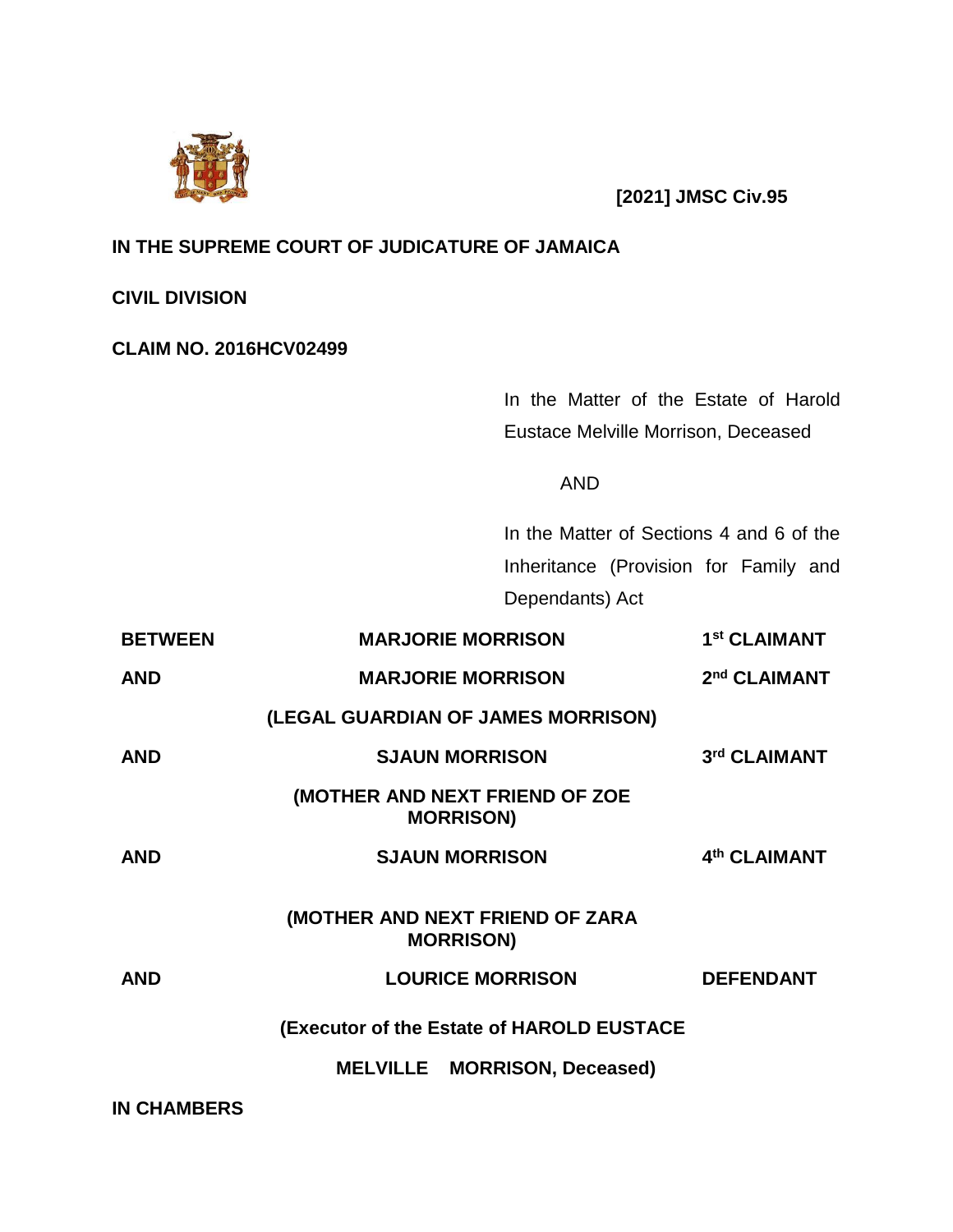Mr. Maurice Manning Q.C., Ms. Sherry Ann McGregor and Ms. Camille Wignall instructed by Messrs. Nunes, Scholefield, Deleon & Co. for the Claimants

Ms. Amanda Montaque, Mr. Litrow Hickson and Mr. James-Earle Kirkland instructed by Myers, Fletcher & Gordon for the Defendant

# **Sections 4, 5, 6 and 7 of The Inheritance (Provision for Family and Dependants) Act Whether grandchildren are applicants under the Act – the factors which the Court must consider in exercising its jurisdiction.**

Heard: March 17, 18, 22 and May 28, 2021

**Carr, J (Ag.)**

# **Introduction**

- **[1]** The Claimants seek the following orders:
	- 1. A Declaration that the 1st Claimant, the former wife of the deceased, Harold Eustace Melville Morrison, is entitled to receive reasonable financial provision from the deceased's estate.
	- 2. A Declaration that James Morrison, the child of the deceased, Harold Eustace Melville Morrison, is entitled to receive financial provision from the deceased's estate.
	- 3. A Declaration that Zoe and Zara Morrison, the children of James Morrison, and grandchildren of the deceased, are entitled to receive financial provision from the deceased's estate.
	- 4. An Order that the Defendant make such lump sum payment or other provision form the deceased's net estate to the 1st Claimant in her capacity as the former wife of the deceased as this Honourable Court deems just.
	- 5. An Order that the Defendant make such lump sum payment or other provision from the deceased's net estate to the 2nd Claimant in her capacity as the Legal Guardian of James Morrison as this Honourable Court deems just.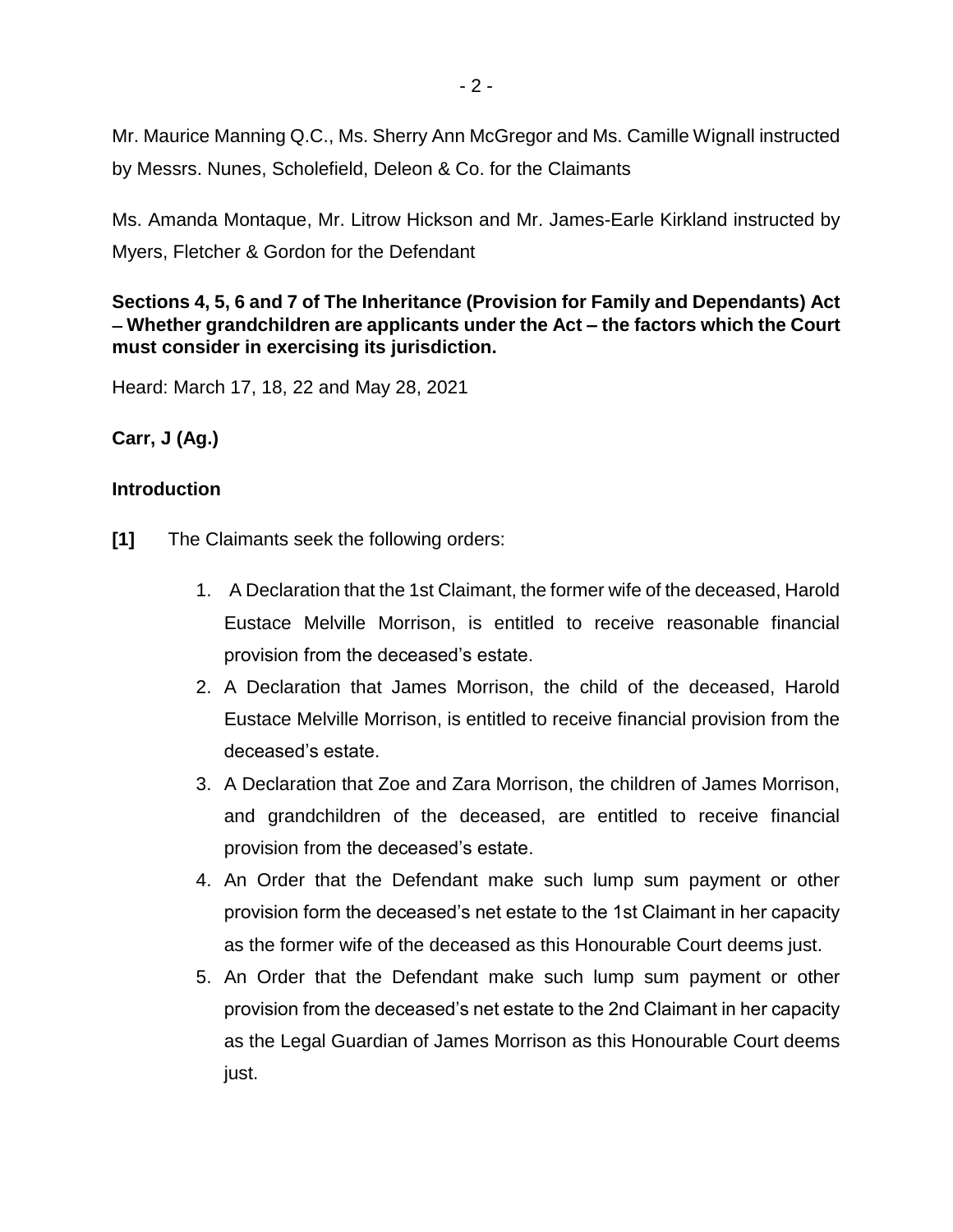- 6. An Order that the Defendant make such lump sum payment or other provision from the deceased's net estate to the 3rd and 4th Claimant, Sjaun Morrison, in her capacity as the Mother and Next Friend of Zoe and Zara Morrison as this Honourable Court deems just.
- 7. Costs of this action be paid out of the estate of Harold Eustace Melville Morrison, deceased.
- 8. Such further and/or other relief as this Honourable Court deems just.

# **Background**

**[2]** Harold Morrison (the testator) died on the 4<sup>th</sup> of March 2016. He was survived by his children and his spouse Lourice Morrison (**the Defendant**). The testator left a will in which he devised two personal assets to his son James Morrison and the remainder of his estate to the Defendant. The Defendant is also the sole executor of the will. His former wife Marjorie Morrison has brought this action against the testator's estate on behalf of herself and her son James. Sjaun Morrison is the mother of James's two children Zoe and Zara Morrison, and acts as next friend on their behalf. They are all seeking an order from the court under the Inheritance (Provision for Family and Dependants) Act (**The Act**). The essence of their claim is that the testator failed to make reasonable provision for them in his will and as a consequence of that failure, they are entitled to a share of his estate.

**[3]** Prior to his death the testator was a successful Architect and a partner in the firm Harold Morrison and Robert Woodstock and Associates Limited. In response to this claim the Defendant averred that the estate consisted only of the testator's 51% shares in the said firm. The shares were sold by her, subsequent to the filing of the suit, and she received the sum of Thirty Million Dollars. It is her contention that the Claimants are not entitled to any part of the estate.

#### **Issues**

- **[4]** There are three main issues for determination.
	- a) Are the Claimants "applicants" under the Act?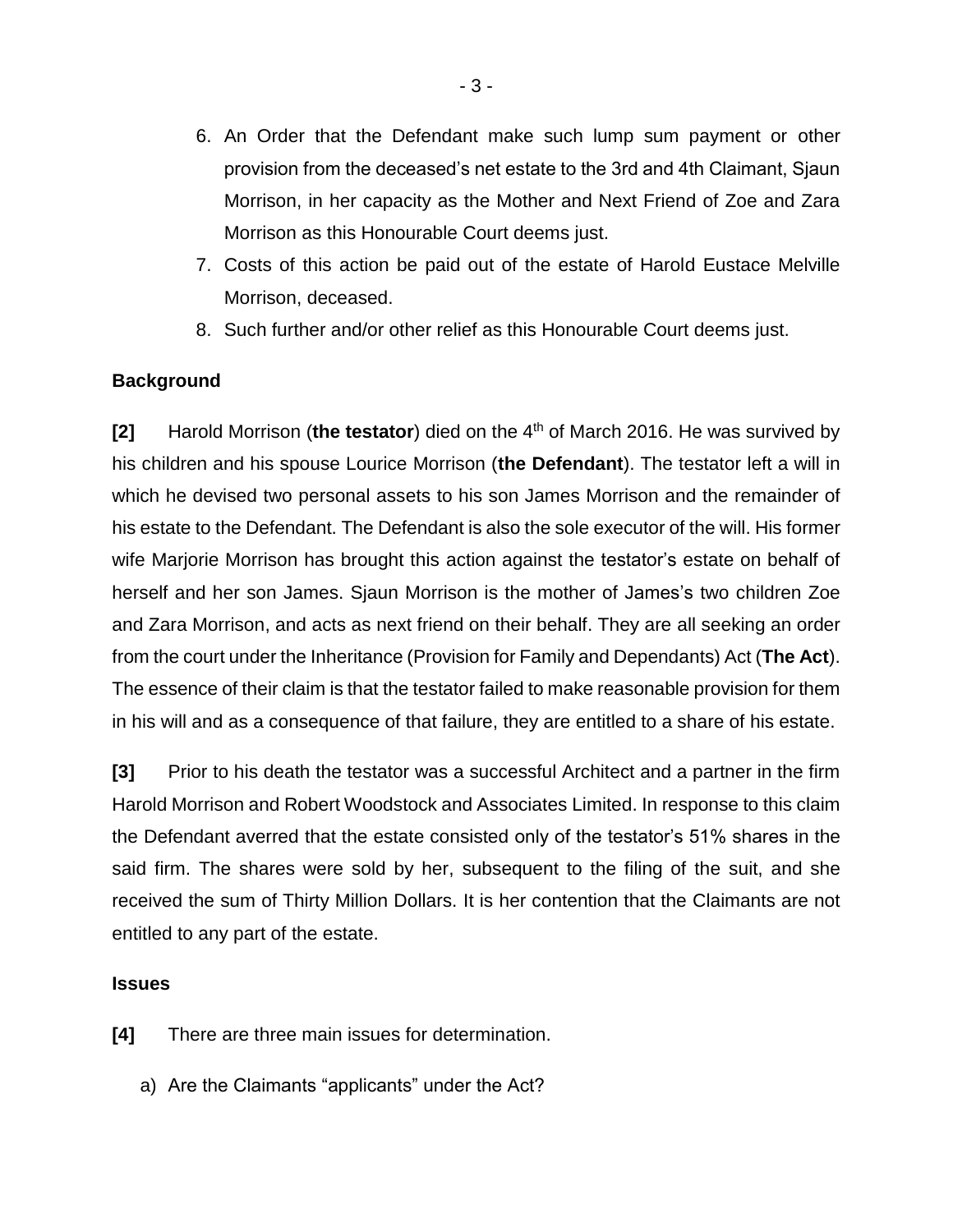- 4 -
- b) Did the testator make reasonable provision for the Claimants in his will?
- c) Whether the court should exercise its discretion under the Act?

#### **The Law**

**[5]** It is now settled law that there are certain circumstances where the court may interfere with a testator's right to dispose of property as he chooses. An application can be made by a named person, in accordance with the provisions of The Act, where it can be shown that the disposition of the deceased's estate effected by his will or the law relating to intestacy, or the combination of his will and that law, is not such as to make reasonable financial provision for the maintenance of the applicant.**<sup>1</sup>**

# **"The application must be made after the end of the period of six months from the date on which representation with respect to the estate of the deceased is first taken out". 2**

No issue was taken as to this point in this matter.

- **[6]** An application under the Act can be made by the following persons:
	- **(a) the wife or husband of the deceased;**
	- **(b) a child;**

 $\overline{a}$ 

**(c) a parent of the deceased who was being maintained wholly or partly or was legally entitled to be maintained wholly or partly by the deceased immediately before his death;** 

**(d) a former wife or former husband of the deceased, who was being maintained wholly or partly or who was entitled under an existing order of a court of competent jurisdiction or under an agreement between the parties** 

<sup>&</sup>lt;sup>1</sup> Intestates (Provision for Family and Dependants) Act Section 4 (1)

<sup>&</sup>lt;sup>2</sup> Intestates (Provision for Family and Dependants) Act Section 5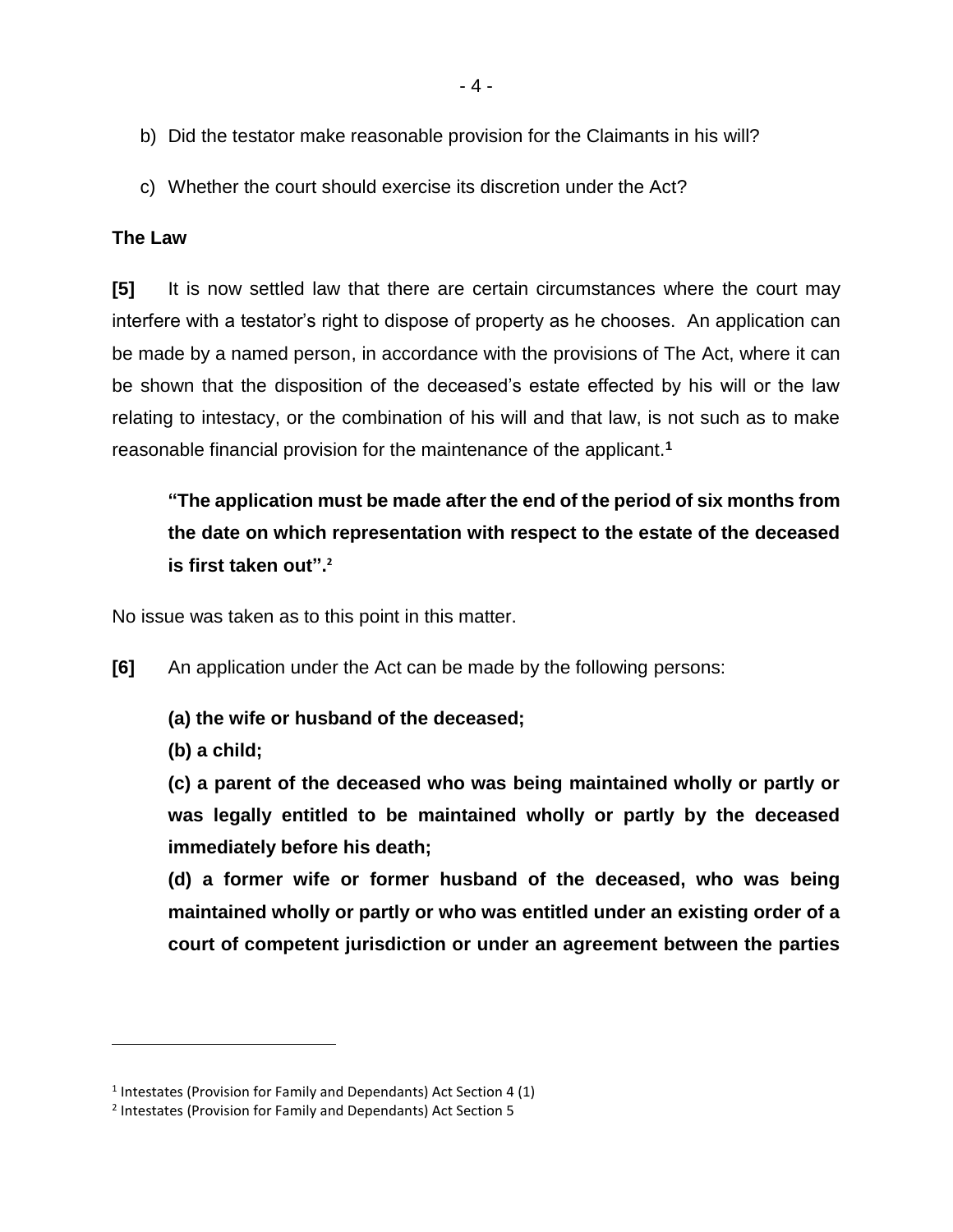**to be maintained wholly or partly by the deceased immediately before his death.<sup>3</sup>**

#### **Submissions on Behalf of the Claimants and the Defendant**

# **Claimants**

 $\overline{a}$ 

**[7]** The claimants submit that there are two issues to be resolved. Firstly, are the claimants proper parties to this action, and secondly, what is the true value of the deceased's net estate. In answer to the first question it was submitted that Marjorie Morrison was the former wife of the testator. She had obtained a court order giving her the sum of One Hundred Thousand Dollars (\$100,000.00) per month as maintenance for life. It was therefore the duty of the testator to make reasonable provision for her in his will, in light of the existing court order.

**[8]** James Morrison although an adult child, was a proper party to the claim as he was a child suffering from a mental disability. James was, subsequent to the death of the testator, declared a mental patient by the court.

**[9]** The submissions in respect of Zoe and Zara Morrison were somewhat different. It was acknowledged that they were not children as defined by the statute. The argument however was that they fell to be maintained by the deceased because of the incapacity of their father. Counsel relied on the Maintenance Act and opined that grandparents were obligated to take care of their grandchildren in circumstances where their parents could not do so.

**[10]** In submitting on the second issue Counsel suggested that the court ought not to be misled by the Defendant as to the paltry sum of Thirty Million which she put forward as the value of the estate. There was evidence to suggest that based on the nature of the testator's business, his real estate holdings and lavish lifestyle, his estate was worth far

<sup>&</sup>lt;sup>3</sup> Inheritance (Provision for Family and Dependants) Act Section 4 (2)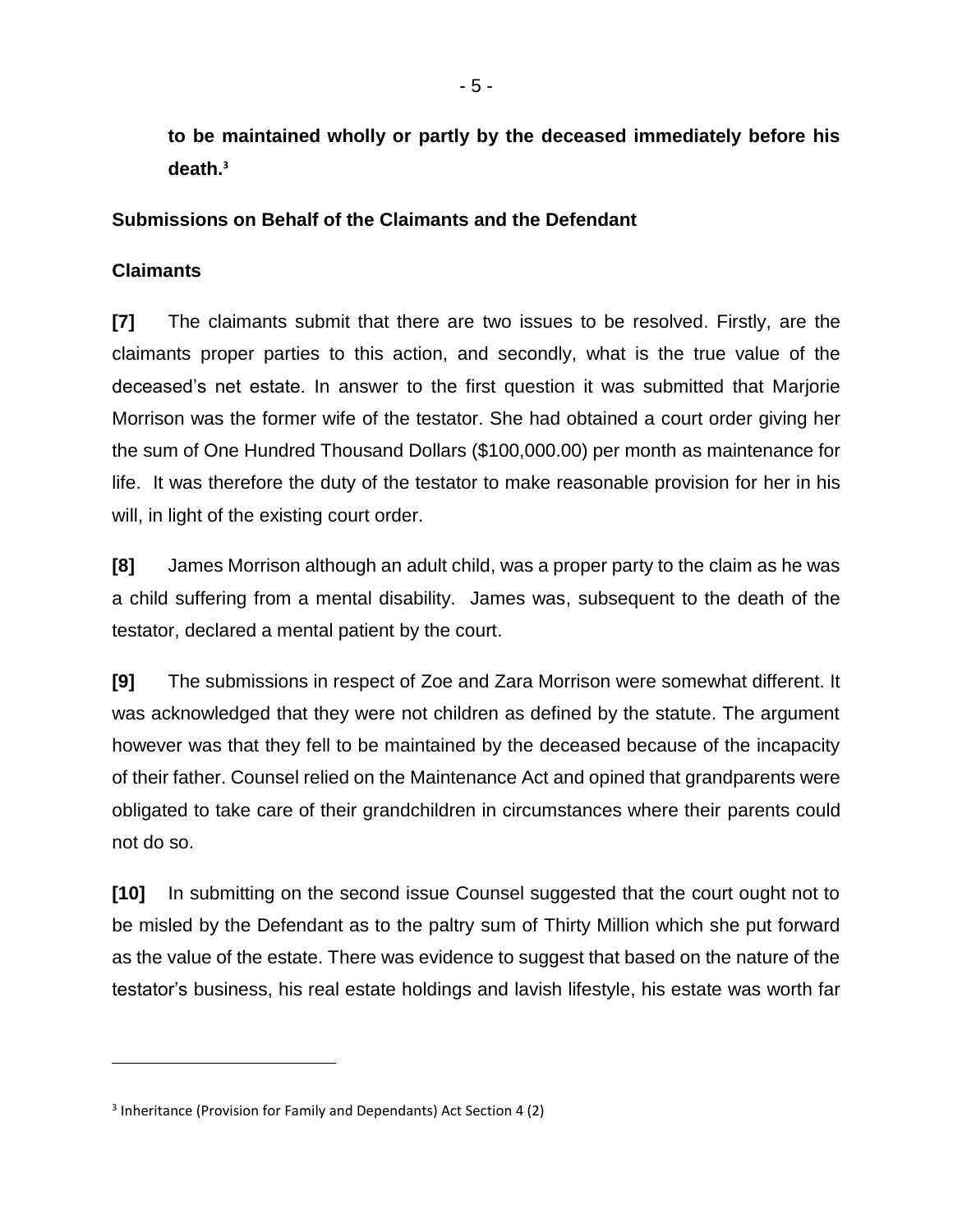more than the Defendant put forward to this court. They relied on the evidence of the court appointed expert who valued the testator's architectural firm. They also submitted that the Defendant by her actions was less than forthcoming with the court as to the assets which made up the estate. Due to her dual role as executor and sole beneficiary of the estate the Defendant was able to sell the shares in the firm in an effort to avoid this action.

**[11]** The shares, it was argued, were grossly undervalued and as such the estate made a loss. The actions of the Defendant were deliberate as this was done subsequent to the filing of the claim and was in an effort to thwart the claim. It was submitted that the court in reliance on the evidence of the expert should make a finding that the estate provides Marjorie Morrison with the sum of Fifteen Million (\$15,000,000), James Morrison with the sum of Thirty Million (\$30,000,000) and Zoe and Zara Morrison with the sum of Five Million (\$5,000,000). In the event that the court is of the view that the estate's true value is Thirty Million Dollars (\$30,000,000) then they request on behalf of Marjorie Morrison Ten Million Dollars (\$10,000,000), for James Morrison Fifteen Million Dollars (\$15,000,000) and on behalf of Zoe and Zara Morrison the sum of Two Million Five Hundred Thousand Dollars (\$2,500,000).

#### **Defendant**

**[12]** Counsel for the Defendant at the commencement of the matter raised a preliminary point. It was submitted that the grandchildren are not applicants under the Act. It was later further submitted in closing, that the matter was commenced without a certificate of next friend so that, in any event, the grandchildren were not properly a party to the claim.

**[13]** In relation to Marjorie Morrison they submitted that she was not entitled to anything at all. The former Mrs. Morrison had received a significant cash settlement on divorce and was not in need of any assistance. Her evidence was that she resides with one of her daughters and pays no bills, it was argued that she is able to maintain herself for the remainder of her days.

**[14]** It was also submitted that James Morrison failed to qualify as a child with special needs. James it was contended, did not suffer from a mental disorder but instead had a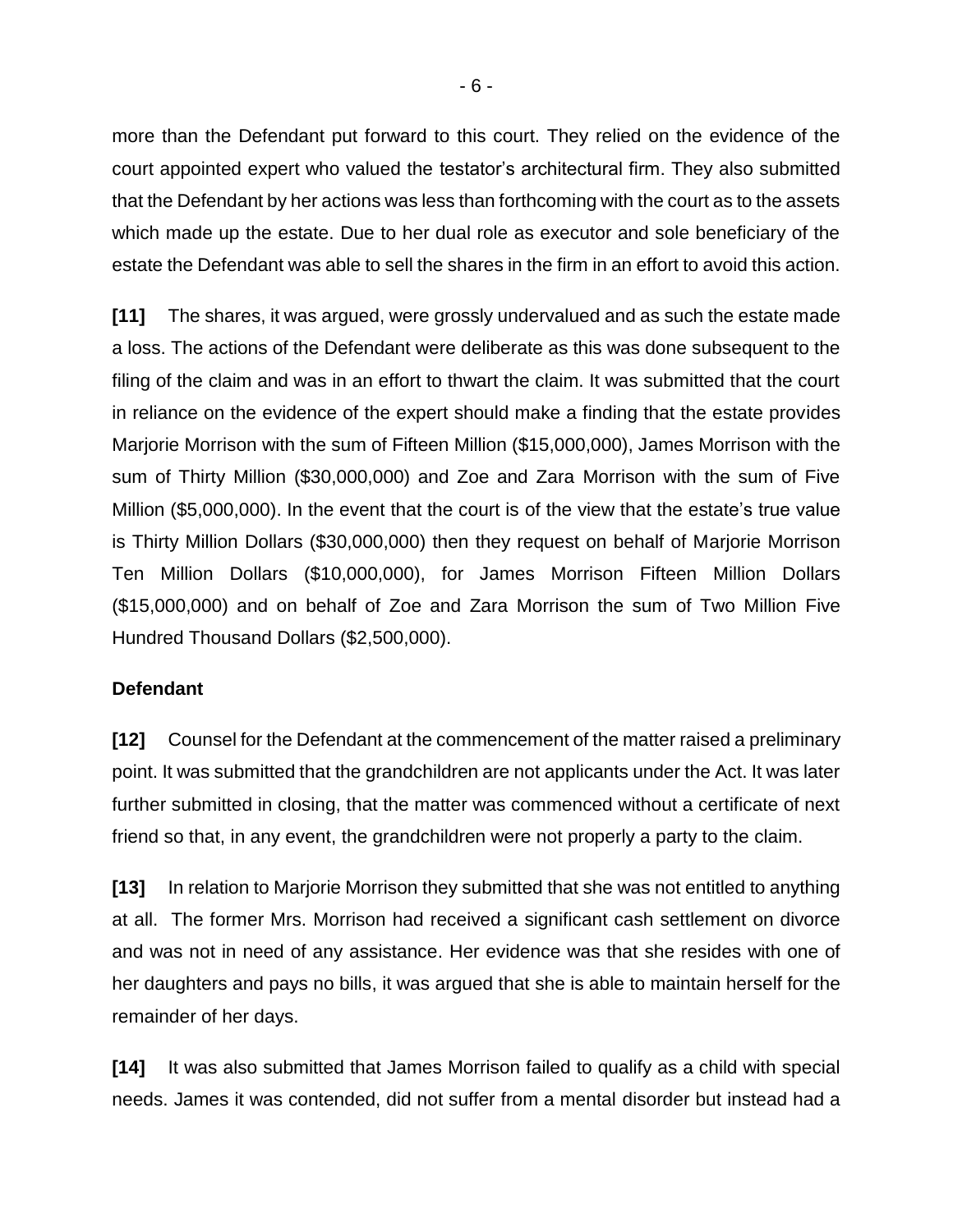drug habit which was unlikely to be resolved if he was financially supported in this habit by his parents or other relatives. The purpose of The Act was to provide maintenance for qualified persons who are incapable of maintaining themselves. James is married and is the father of two children. At some point he held a job and was able to provide for his family. What he needed according to medical doctors was an opportunity to take care of himself in the real world. He was never maintained by the testator and he did not share a good relationship with him. He therefore ought not to benefit from the estate of the testator.

**[15]** Finally it was argued that the net estate was valued at Thirty Million Dollars and this sum of money was insufficient to cover the expenses of the Defendant. If the court made such an order as set out by the Claimants it would result in undue hardship to the Defendant.

#### **Analysis and Discussion**

## **Are the Claimants "applicants" under the Act?**

#### **Marjorie Morrison**

**[16]** There is no doubt that the former Mrs. Morrison is an appropriate party to this claim. The evidence before the court is that she was the former spouse of the testator and she was entitled under an existing order of a court of competent jurisdiction to be maintained by him before his death. I have no difficulty in finding that she is a suitable person under The Act to make this claim.

#### **James Morrison**

**[17]** The position of James Morrison is somewhat different. Counsel submitted that he is a child under The Act because he suffers from a mental impairment. The fact that he is the subject of a court order declaring him as a mental patient under the Mental Health Act supports this position. Until that order is challenged or revoked he is a person in need of assistance due to his mental disability. Counsel for the Defendant argued that James is not suffering from any mental disability but a drug addiction.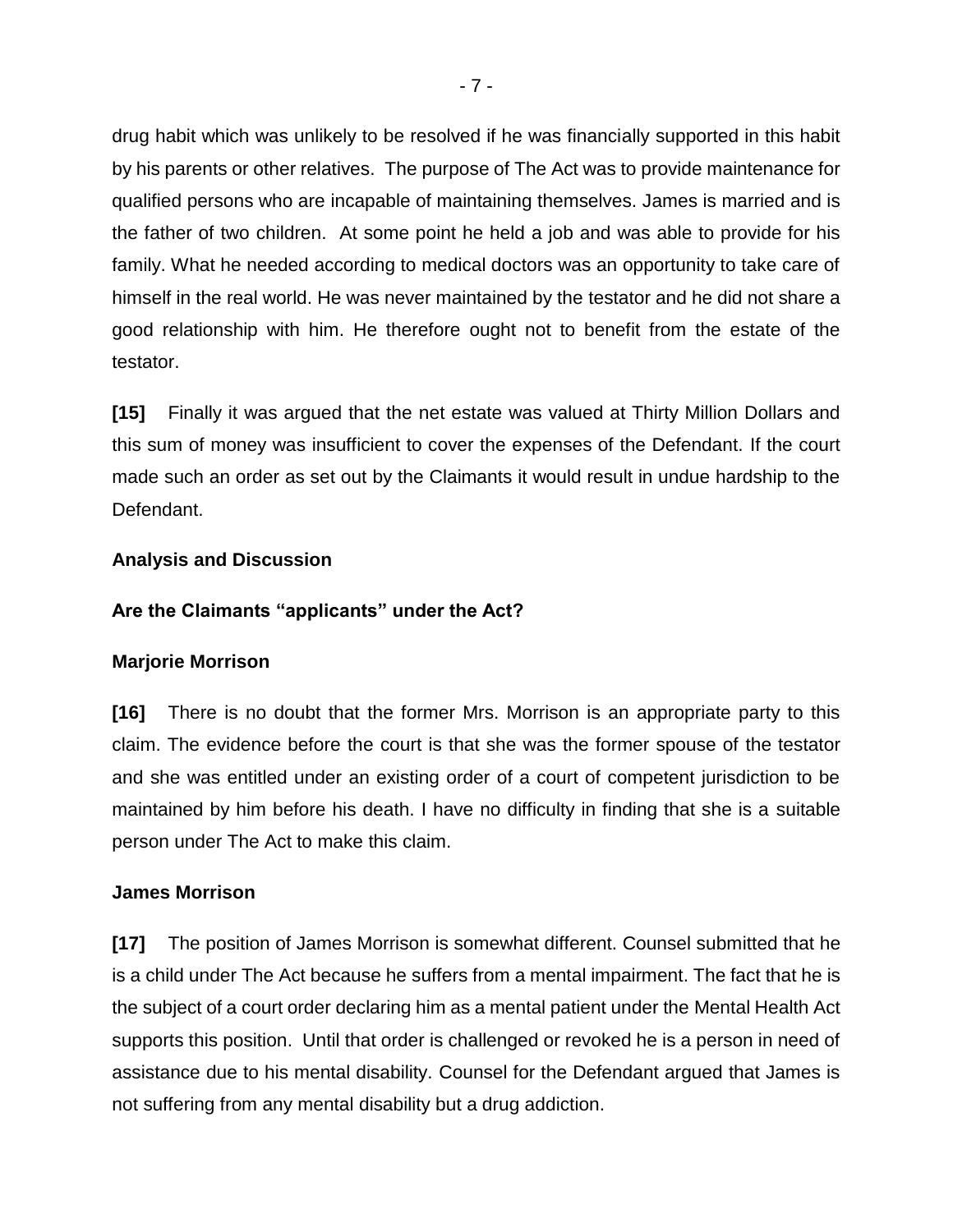**[18]** Section 2 of The Act defines **"a child as someone who is under the age of eighteen (18) years and includes a child of or over the age of eighteen (18) years if there are special circumstances (including physical and mental disability) which justify the disregard of the age limit".** 

**[19]** There is no definition of mental disability in The Act. However, the declaration by a court of competent jurisdiction as to James' inability to make decisions for himself must have been based on evidence. To support their position Counsel for the Claimants relied on a medical report dated March 29, 2016 provided by Dr. Wendel Abel which was exhibited to the Affidavit of Marjorie Morrison. In that report Dr. Abel gave the following opinion and recommendation:

> **"In summary, Mr. James Morrison is a 47 year old male who is currently residing in a drug rehabilitation facility. His history and the clinical findings are consistent with the diagnosis of a Bipolar Spectrum Disorder. Over the course of his illness Mr. Morrison has not been able to maintain stable employment and he has not been able to fulfill his obligation as a husband and father to his two daughters. His career has been punctuated by frequent relapses in his illness and recently he has not been able to exist independently in the community".**

**[20]** It is not unreasonable to conclude based on the evidence, that James's inability to exist independently in the community is as a result of his diagnosis of a bipolar disorder in addition to his drug use. To determine which came first would be counterproductive since his diagnosis remains unchallenged. What is clear is that he has had several instances of a relapse that have led to him being a permanent resident at a facility. Marjorie Morrison as his legal guardian is entitled to make the best decisions that she sees fit in his interest. I find and accept that he is a child suffering from a mental disability which justifies the disregard of the age limit as outlined in The Act, he is therefore a suitable party to this claim.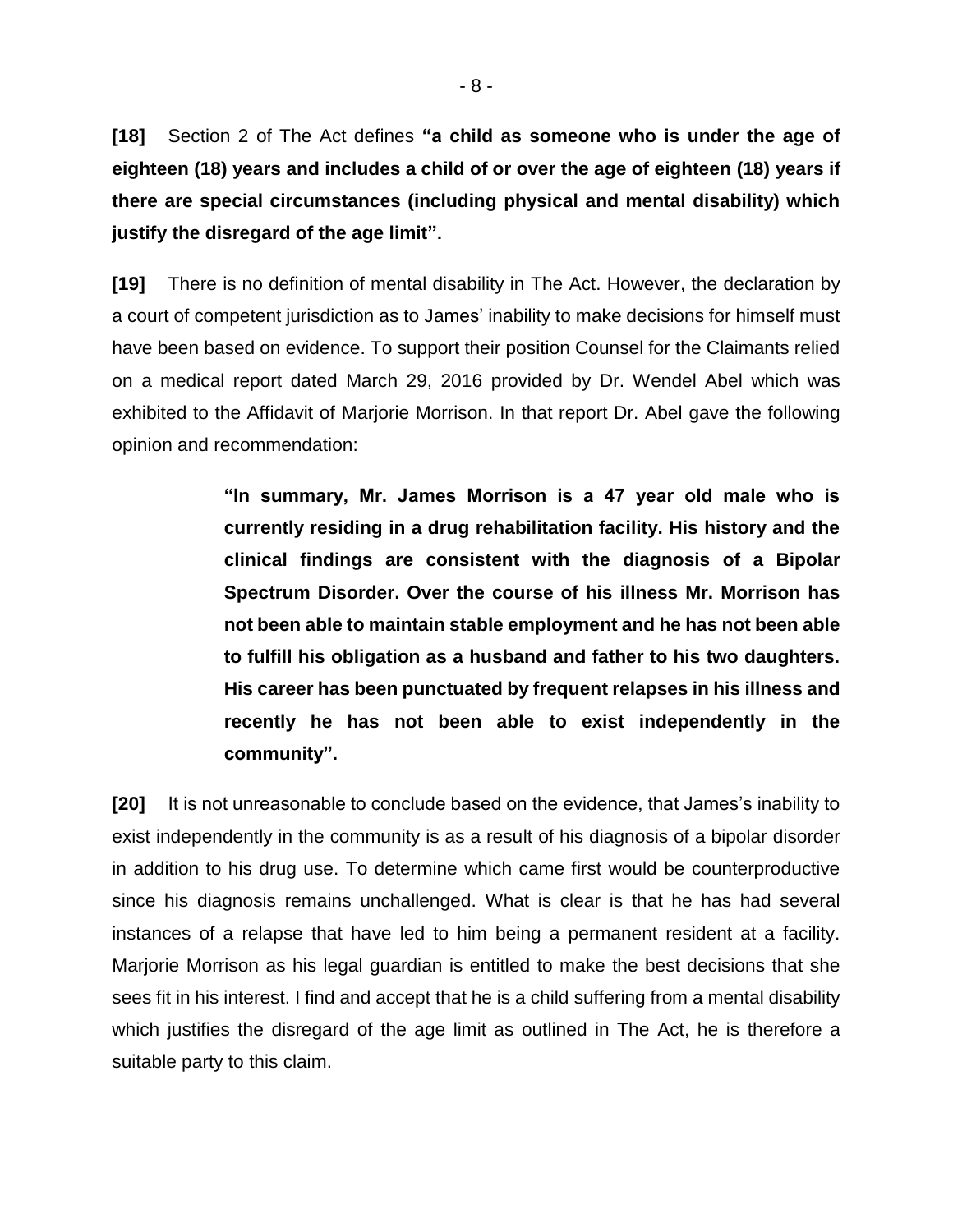- 9 -

# **Zoe and Zara Morrison (by next friend Sjaun Morrison)**

**[21]** It has been the position of the Defendant that the grandchildren are not a proper party to the claim. I have to agree. The Act is specific as to who should apply. There is no provision for grandchildren. The UK legislation makes provision for persons who were being maintained by the testator up to his death there is no similar provision in The Act. Our legislators must have intended to keep the category closed so that it would limit the number of applicants who perceived that they were aggrieved by a testator. By way of comment, I also considered Counsel's submission that the court should also look to the Maintenance Act. It is my considered view that it could not be used to rest a burden on grandparents to take care of a child when there is at least one parent who can do so. In this case Sjaun Morrison is alive, hale and hearty. She is currently employed and from all indications by her appearance is not wanting. Where there is a parent who is able to maintain their child a grandparent cannot be called upon to do so.

# **Did the testator make reasonable provisions for the Claimants in his Will?**

**[22]** The testator's Last Will and Testament was referred to in the Affidavit of the Defendant and attached to a certificate of exhibit dated the 21<sup>st</sup> of April 2017. The relevant sections are set out below:

> "4. I give devise and bequeath all of my estate both real and personal of whatsoever kind and wheresoever situate to my wife Lourice Adib Morrison of 10 Durie Drive. Kingston 8, in the Parish of Saint Andrew, absolutely, including those specified here.

- i) Residence at Durie Drive, Kingston 8, in the Parish of Saint Andrew, Jamaica.
- ii) Villa at San San Lot 33, Cold Harbour Estate, in the Parish of Portland, Jamaica.
- iii) Half proceeds of the sale of Townhouse #3 Carinosa, Ocho Rios, in the Parish of St. Ann.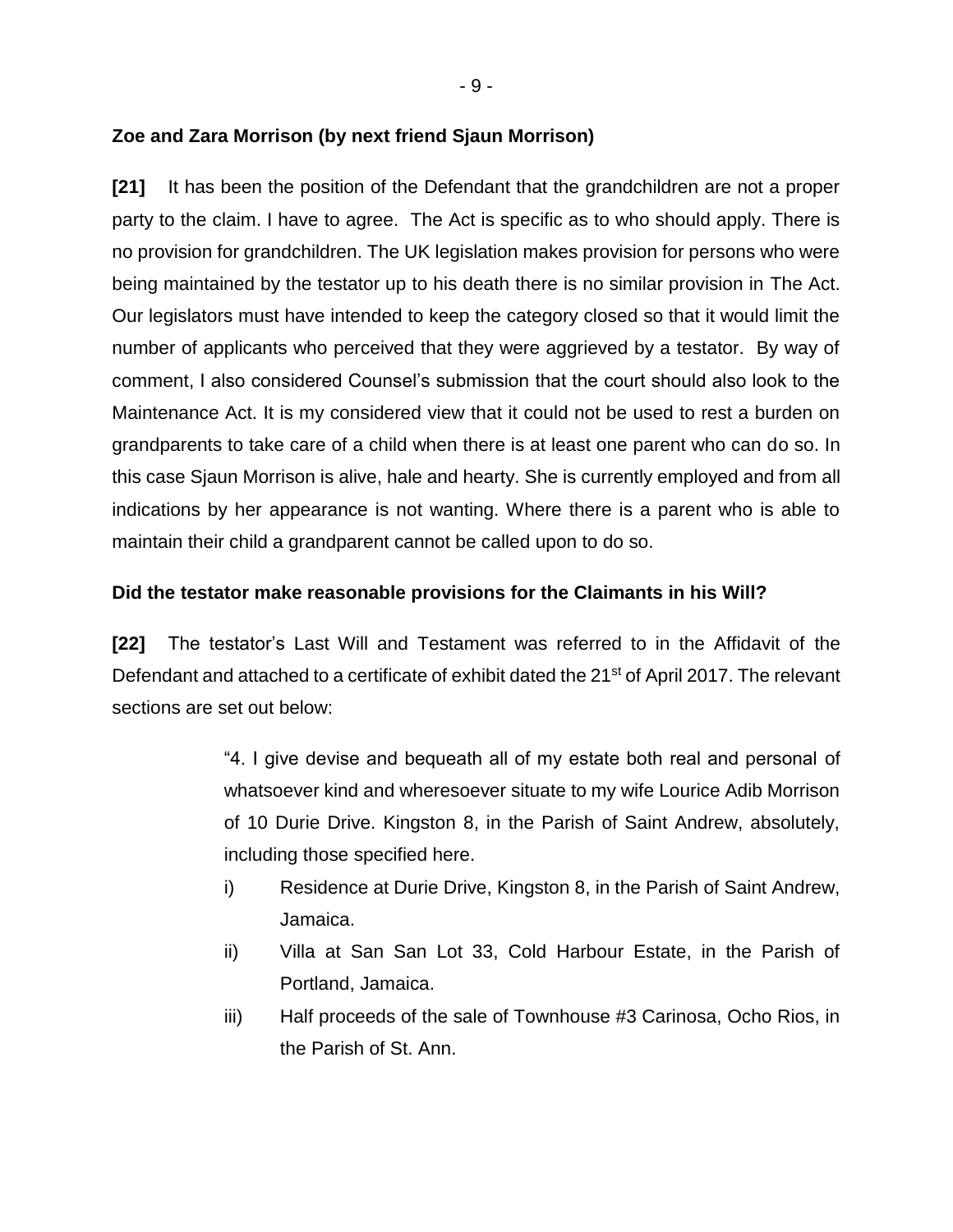- iv) Beneficial ownership in Clarity Invest Limited, a Company duly incorporated under the laws of the British Virgin Islands, and administered by Coverdale Trust Services of Road Town, Tortola, British Virgin Islands, with the exception of Argentina Sovereign Bonds.
- v) Shares in Harold Morrison Associates (Caribbean) Ltd., Pinfold Street, Bridgetown, Barbados.
- vi) Shares in Harold Morrison Associates Interiors Ltd., 15 Bedford Park Avenue, Kingston 10, Jamaica.
- vii) Art, Paintings, Sculptures, and all other contents of 10 Durie Drive, Kingston 8, Saint Andrew.
- viii) A BMW motor car.
- ix) All residual monies to the credit of October Investment Management Ltd. accounts, both at Bank of Nova Scotia Jamaica Limited and at UBS Paine Webber.

5. I Give Devise and Bequeath to my son James Melville Morrison, as follows:

i) Beneficial ownership of all my Argentine Sovereign Bonds, held by Clarity Invest Limited, a Company duly incorporated under the laws of the British Virgin Islands, and administered by Coverdale Trust Services of Road Town, Tortola, British Virgin Islands.

- ii) Shares in the Jamaica Lottery Company Limited.
- **[23]** Section 7 (1) of the Act indicates:

**"Where an application is made for an order under section 6, the court shall, in determining whether the disposition of the deceased's estate effected by his will or the law relating to intestacy, or the combination of his will and that law, is such as to make reasonable financial provision for the maintenance of the applicant and, if the court considers that such reasonable financial**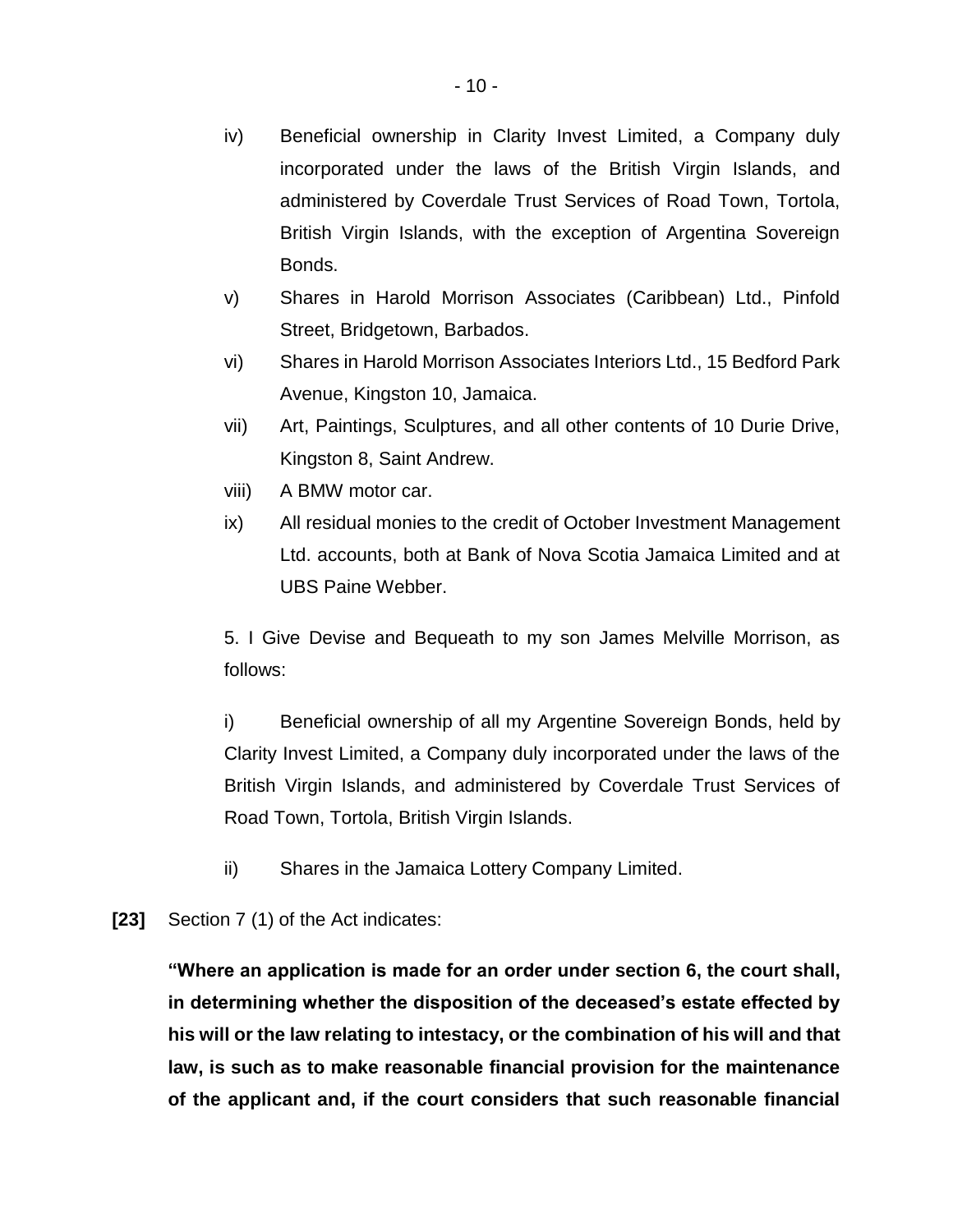**provision has not been made, in determining whether and in what manner it shall exercise its powers under that section, have regard to the following matters -**

**(a) the size and nature of the net estate of the deceased;**

**(b) the financial resources and financial needs which the applicant has or is likely to have in the foreseeable future;**

**(c) the financial resources and financial needs which any other applicant for an order under section 6 has or is likely to have in the foreseeable future;**

**(d) any obligations and responsibilities which the deceased had towards any applicant for an order under section 6 or towards any beneficiary of the estate of the deceased;**

**(e) any physical or mental disability of any applicant for an order under section 6 or any beneficiary of the estate of the deceased;**

**(f) the financial resources and financial needs which any beneficiary of the estate of the deceased has or is likely to have in the foreseeable future;**

**(g) the deceased's reasons, so far as they are ascertainable, for making provision or for not making provision or for not making adequate provision, as the case may be, for any person by his will:** 

**(h) the conduct of the applicant towards the deceased;**

**(i) the relationship of the applicant to the deceased and the nature of any provision for the applicant which was made by the deceased during his lifetime;**

**(j) any other matter which, in the circumstances of the case, the court may consider relevant.**

**[24]** In the English case of **Re Coventry (Deceased); Coventry v. Coventry (1979) FLR Rep. 142, at 474 – 475** Oliver, J considered the basis upon which a court should determine the question of reasonable provision.

**"It is not the purpose of the Act to provide legacies or rewards for meritorious conduct. Subject to the court's powers under the Act and to**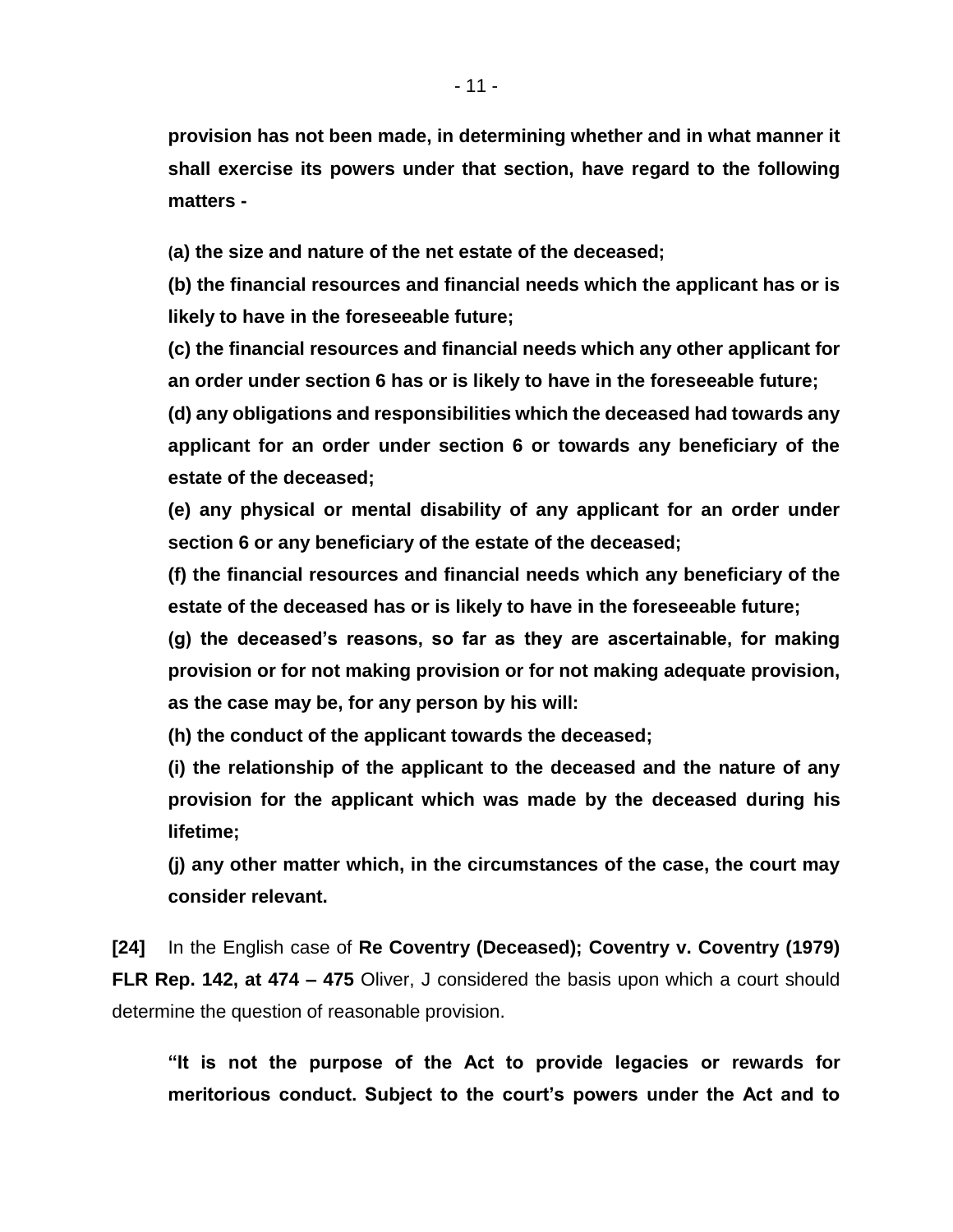**fiscal demands, an Englishman still remains at liberty at his death to dispose of his own property in whatever way he pleases…In order to enable the court to interfere with and reform those dispositions it must, in my judgment, be shown, not that the deceased acted unreasonably, but that, looked at objectively, his disposition or lack of disposition produces an unreasonable result in that it does not make any or any greater provision for the applicant…"** 

**[25]** A review of the case law in respect of The Act has affirmed the following principles: **"the main purpose of an order under the Inheritance Act is to provide maintenance, not a bequest."<sup>4</sup>** The first stage in the process is to determine whether the testator made reasonable provision for the applicants, if at all. The second step if the answer to the first question is in the negative, is to assess whether the court should exercise its powers under The Act and to what extent it should do so. In determining **both** (my emphasis) steps, the court should have regard to the circumstances outlined in section 7 (1) of The Act.

#### **Marjorie Morrison**

 $\overline{a}$ 

**[26]** In applying the foregoing principles to the present facts, there is without question no provision made for Marjorie Morrison in the will of the testator. The first question for determination therefore is whether the failure of the testator to make any provision for her has produced an unreasonable result.

**[27]** In analysing the evidence presented to this court which was contained in several Affidavits as well as the cross examination of the former Mrs. Morrison I considered her demeanour as well as the tenor of her evidence. I found her to be a truthful witness however she was wary of admitting to the strained nature of her relationship with the testator. In fact it was observed on several occasions that she tried to downplay the many

<sup>&</sup>lt;sup>4</sup> Judith Parchment vs. Marrion Genus unrep. Claim No. HCV00920 of 2005 Delivered 19<sup>th</sup> of September 2006 at pg. 19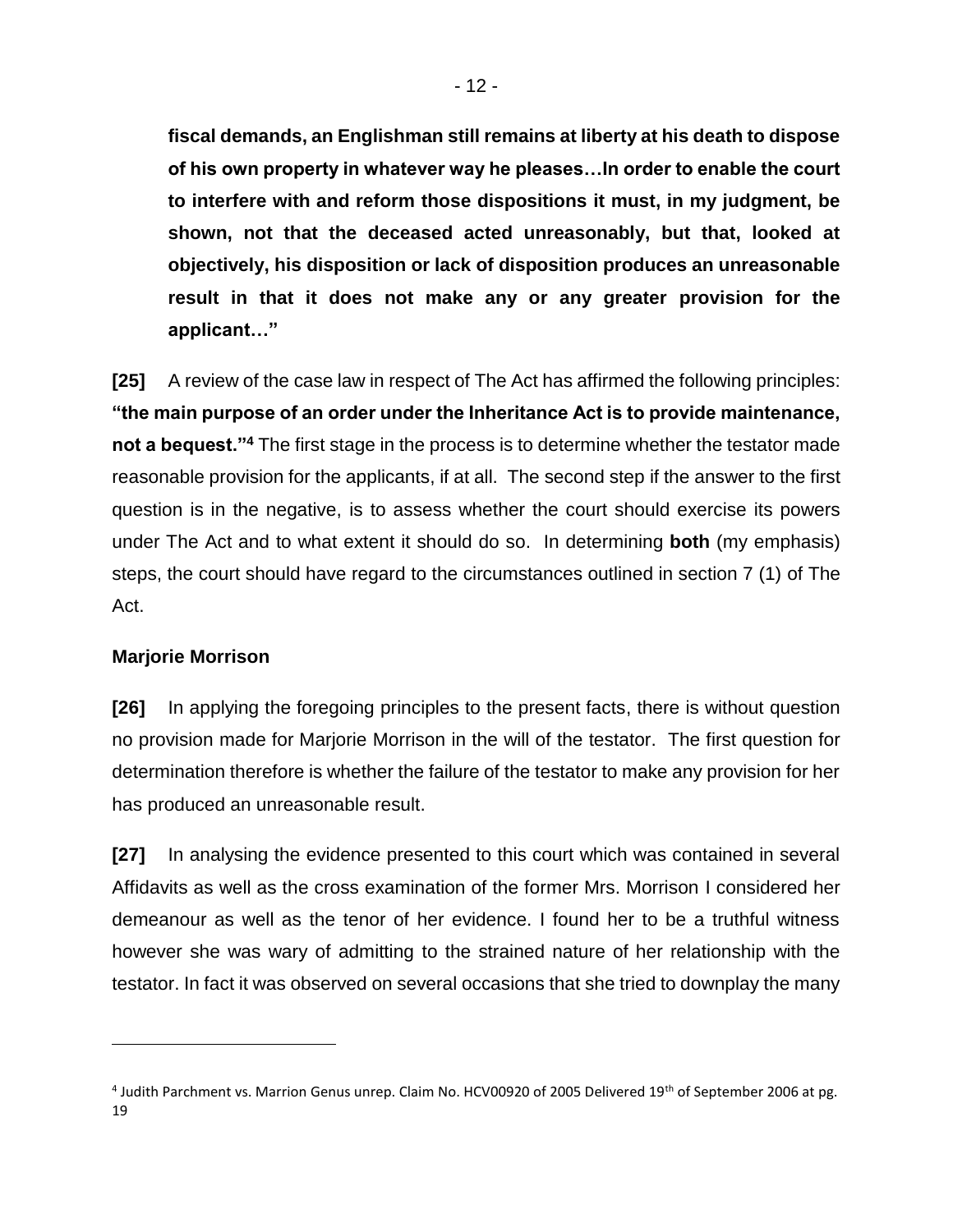court actions the two were involved in prior to his death. She wanted to give the impression that their relationship had survived the trauma of the many and varied court battles. It was her evidence that there was no residual animosity between the parties. It is hard to accept that position given the bequests of the Last Will and Testament of the testator in addition to her continued pursuit of his estate, which I found was not so much about her own needs but in relation to her view that the testator was wealthy and as such ought to have left his children something in his will. It was her evidence that she did not believe the will was in fact that of her late ex-husband.

**[28]** Prior to the death of the testator Marjorie had obtained an order for maintenance which provided her with the sum of One Hundred Thousand Dollars per month until death or remarriage. Marjorie never remarried, and following the order, the evidence is that the testator upon her request increased the amount of maintenance to One Hundred and Fifty Thousand Dollars per month. It could be argued that the testator's failure to make provision for his former wife in his will runs contrary to the order of the court and his own conduct towards her prior to death. It could in fact be said that his actions were unreasonable. However, it is not the duty of the court to impose its own views as to how the testator should have disposed of his assets under his will. The court must instead look at all the circumstances as set out in Section 7 (1) to see whether the result of his failure to make a disposition has produced an unreasonable result.

**[29]** In their submissions the Claimants cited two authorities from this jurisdiction. In the cases of **Louise Williams v. Stephen Mavou and Anor<sup>5</sup>** and **Judith Parchment v.**  Marion Genus<sup>6</sup>, the courts dealt with issues concerning a husband who failed to make provision in his will for his wife. In **Mavou** the applicant was married to the deceased for twenty four years. According to the applicant they purchased property together but her name was never placed on the title. The property was the only asset listed in the estate of the deceased. In that case it is not difficult to see why the court made an order under

 $\overline{a}$ 

<sup>5</sup> (2000) 61 W.I.R 302

<sup>6</sup> Supra. 4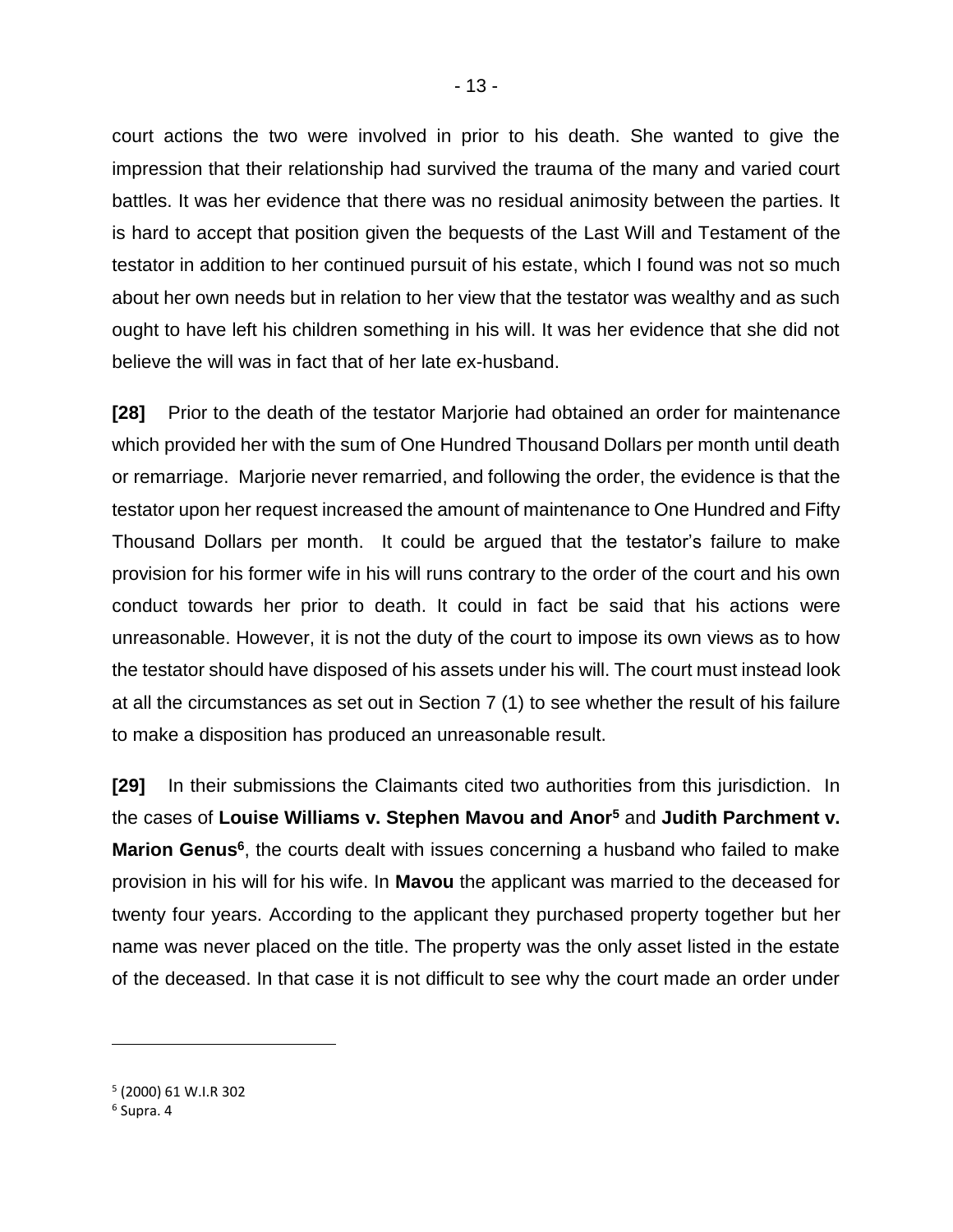The Act as the applicant would have held a beneficial interest in the property which formed the basis of the estate. In **Parchment** the facts were somewhat similar, the applicant was previously married to the deceased. The property which formed a part of the estate was owned solely by the deceased, however the applicant made contributions to the cost of the construction and outfitting. The applicant had also obtained a maintenance order in respect of her son which she was in the process of enforcing at the time of the death of the testator. In those circumstances an order under The Act would be reasonable given the beneficial interest the applicant held in the property in addition to the maintenance order made in respect of her son.

**[30]** The aforementioned cases can clearly be distinguished from the present situation before this court. In this case there were divorce proceedings between the testator and Marjorie Morrison prior to his death. In considering her financial needs and resources I take into account the fact that the former Mrs. Morrison, after a lengthy and painful divorce battle with the testator obtained a financial settlement. In cross examination she was asked about that settlement. She agreed that she received a 50% interest in property located at Millsborough Pines where she presently resides with her daughter and family. The Millsborough property is now fully owned by her as the proceeds she received from her half of the Durie Drive property was applied to its purchase. She also admitted to having a 50% interest in the property at Enchanted Gardens Ocho Rios.

**[31]** Subsequent to another court action Marjorie was also the recipient of a cash settlement from the sale of Jamaica Lottery shares. Although she told the court that all of that money went to pay the lawyers who represented her in the divorce proceedings, it is clear from the evidence that she received a significant financial settlement upon divorce. She agreed under cross-examination that there was a reverse mortgage on the house which was at her instance and that she received the sum of \$100,000 per month in payment from the bank. This arrangement will end in May or June of this year.

**[32]** It was also her evidence that she is cared for by her daughter who resides with her at Millsborough. She does not contribute to the bills of the home as her daughter covers all her expenses. Given the resources that she has at her disposal as well as the aid of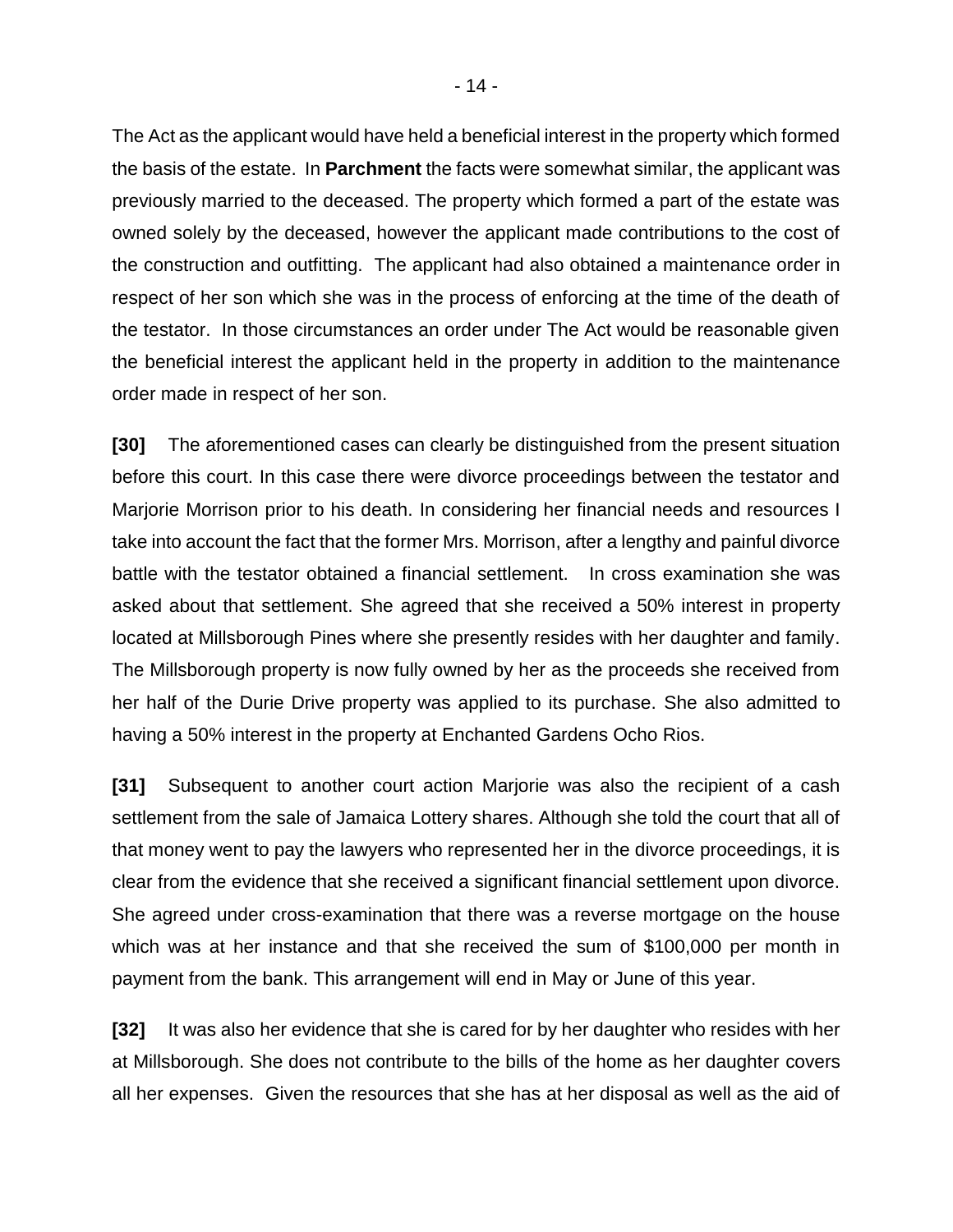her children, who are obligated to assist her under the Maintenance Act, I cannot find that she has established a case that she is in need of maintenance out of the estate of the testator. Marjorie has produced no documentation as to her present expenses or as to her present earnings whether from investments or otherwise. In fact her evidence is that the money she received for maintenance prior to the death of the testator was used to cover the expenses of her son James Morrison.

**[33]** In reliance on her own evidence there is nothing to indicate to this court that Marjorie is in need of financial assistance for her maintenance. Neither is there any evidence to suggest, as in the cited cases, that the testator has dispossessed her of any property which she was entitled to. Further, she has presented no evidence to establish that she is in poor health and therefore in need of extended medical care. There is no basis upon which a finding can be made that she has significant financial needs now or in the foreseeable future.

**[34]** There are two other factors listed under section 7 (1) that are worthy of consideration in discussing this issue. The testator's reasons for not making any provision for the former Mrs. Morrison and her conduct towards him during his lifetime. It is accepted based on the evidence that they had a difficult marital relationship. Marjorie outlined in her affidavit graphic details as to the challenges that she had in her marriage. The divorce proceedings were rife with bitterness and was a lengthy almost never ending battle. Her legal claims against the testator have followed him even in death as she also filed a claim against his estate for maintenance.

**[35]** The intention of the testator can be inferred from his will as well as his decision to transfer his properties to the Defendant prior to his death. There was no intention on his part, for anyone apart from James to benefit from his estate. Marjorie Morrison throughout the many court proceedings continued to pursue her agenda even at considerable financial cost to herself. It was her evidence that most of the money she received from her divorce settlement was used to defray legal expenses. What could be her motive for pursuing these matters? The Defendant argued that she was motivated by spite and that her intention is to deplete the estate. Whatever her true motives are the relationship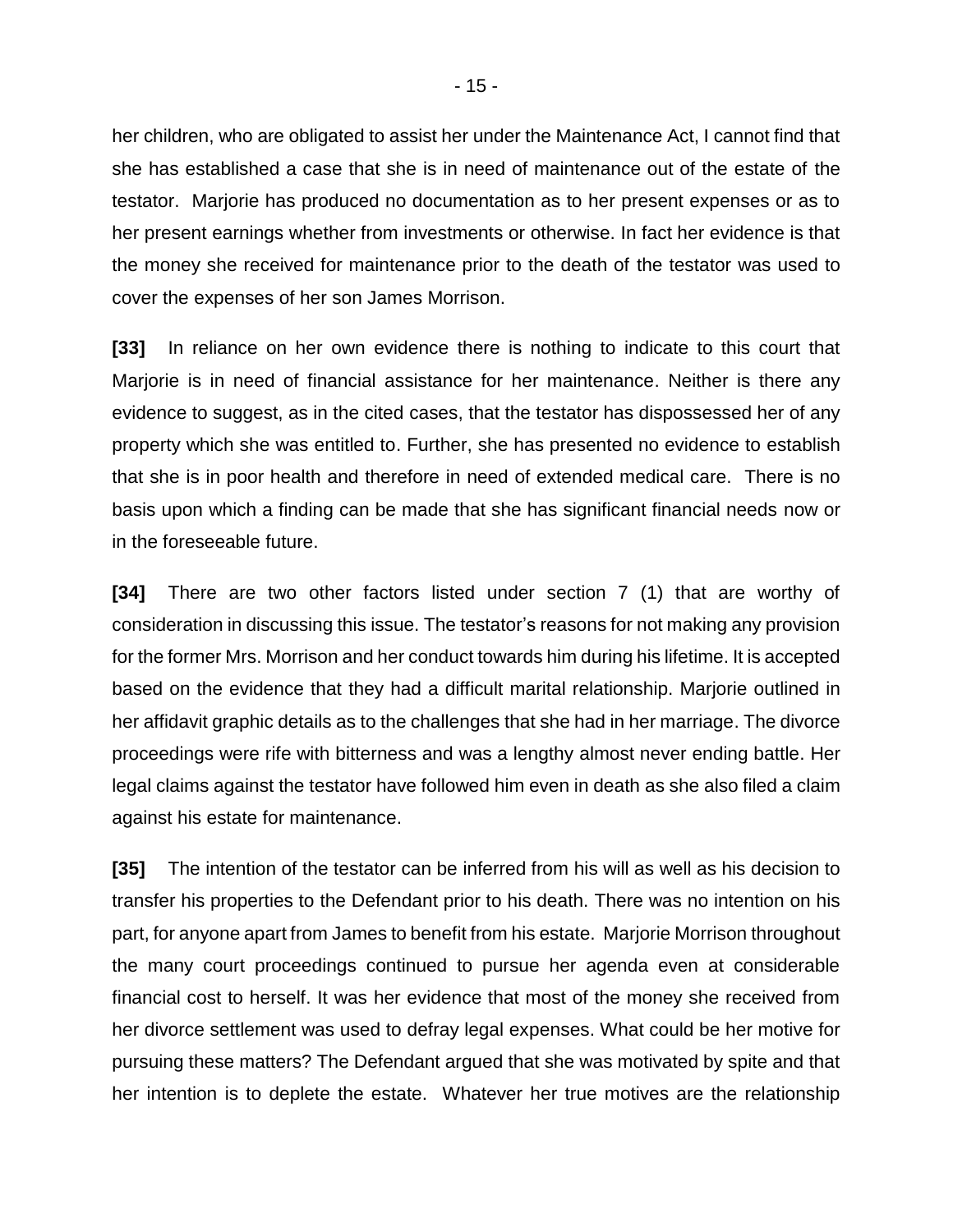between herself and the testator cannot be classified as a good one. There are costs outstanding in respect of her last application before the court which would be money owed to the said estate that she is presently suing.

**[36]** In summary, although no provision was made for Marjorie Morrison in the will of the testator, I find and accept that this was reasonable given the financial circumstances of Marjorie Morrison, the nature of the relationship between herself and the testator and her conduct towards him during his lifetime. I find and accept that the testator's failure to make provision for her in his will does not produce an unreasonable result.

#### **James Morrison**

**[37]** With respect to James Morrison, the testator did make provision for him in his will. At the time of this hearing, the evidence is that the shares bequeathed to him are no longer in existence. The court's declaration as to James' mental capacity was made subsequent to the death of the testator. He is presently a resident of a facility. He has according to Marjorie Morrison been "clean" now for several years, however his diagnosis of a bipolar disorder continues to make him vulnerable.

**[38]** The unchallenged evidence is that he has been unable to reintegrate into society. He has not had a steady job in many years and is now close to the age of retirement. He has no financial resources and is clearly in need of maintenance. Despite his rocky relationship with his father, it is clear that the intention of the testator was to leave his son something of value. In the circumstances based on the present situation that James has found himself in, I find and accept that the disposition in the will of the testator has produced an unreasonable result. James is now bereft of the necessary resources to maintain himself.

#### **Whether the court should exercise its discretion under the Act?**

#### *The size and nature of the net estate of the deceased*

**[39]** The majority of the evidence led in this case focused on the "Net estate" of the testator. Its significance cannot be undervalued, however it is to be noted that Section 7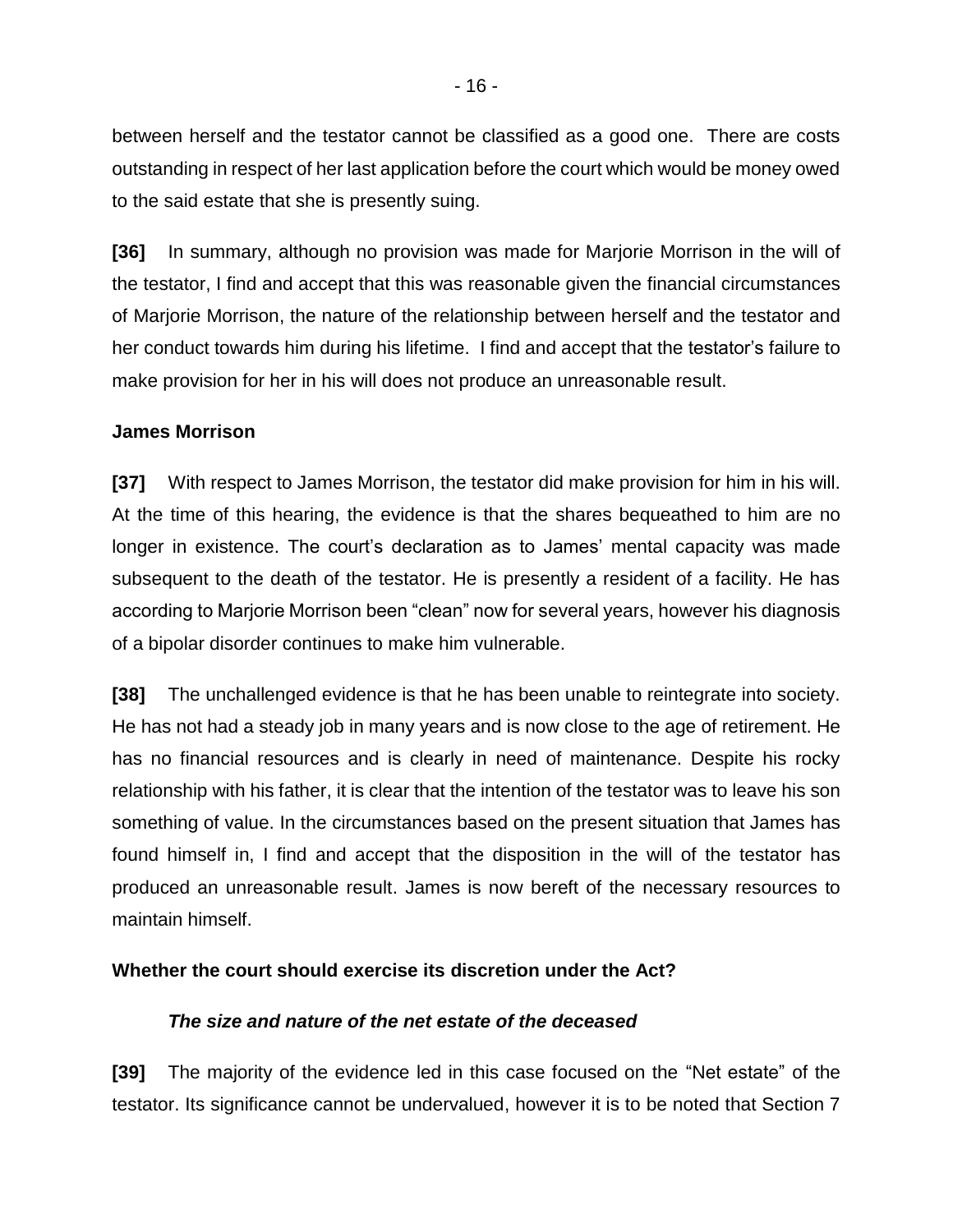(1) does not rank the considerations by priority. Although the size and nature of the net estate is the first factor for consideration, The Act does not give weight to one factor over another. It does not specify either that there must first be a determination as to the exact value of the estate before a court can make a decision on any application. It is merely another factor for consideration in the courts' exercise of its discretion.

**[40]** It is my considered opinion that the importance of this factor rests primarily on the need to establish that there are sufficient assets within the estate that can actually be shared without compromising either the gift to the named beneficiary or the applicants need for maintenance.

**[41]** It is within this context that I examine the evidence produced by both the Claimant and the Defendant in this regard. **"The net estate, in relation to a deceased person, is defined as - (a) property which the deceased had power to dispose of by his will (otherwise than by virtue of a special power of appointment) less the amount of his funeral, testamentary and administration expenses, debts and liabilities, including any transfer or other tax payable out of his estate on his death; (b) other property including any sum of money which is treated for the purposes of this Act as part of the net estate of the deceased; (c) other property including anv sum of money which is, by reason of a disposition made by the deceased". 7**

**[42]** The Defendant by way of Affidavits filed on the 4<sup>th</sup> of November 2016 and the 21<sup>st</sup> of April 2017 indicated that the estate at the time of the testator's death consisted solely of the shares in the architectural firm Harold Morrison Associates Interiors Limited. She averred that the motor vehicles were owned by the firm and that the pieces of art were given to her as gifts prior to the death of the testator. In an Affidavit filed on the 25<sup>th</sup> of May 2017 she disclosed that the estate had liabilities including, a costs order arising out of an action against the testator, funeral expenses, uninsured debts, testamentary

 $\overline{a}$ 

<sup>&</sup>lt;sup>7</sup> Section 2 Inheritance (Provision for Dependants) Act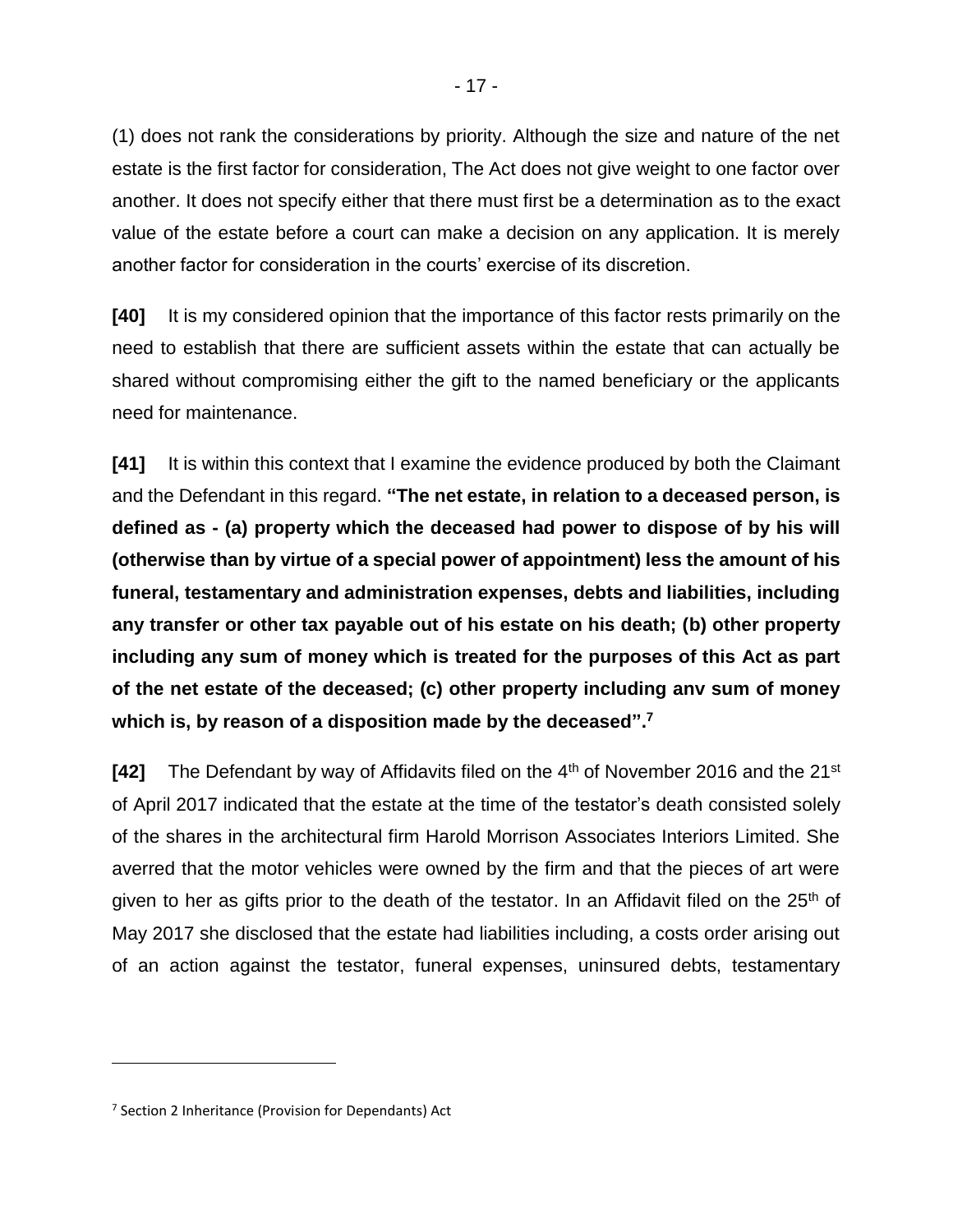expenses, including legal fees and taxes on obtaining the grant of probate, transfer taxes payable upon the transfer of the shares in the company and the costs of this litigation.

**[43]** She also averred that the property in Ocho Rios was previously jointly owned by the testator and Marjorie Morrison. Following a court order the tenancy was severed and the property was to be sold with each party receiving a fifty per cent share. The property was therefore both an asset and a liability as taxes continue to be incurred pending a sale. The shares in the Jamaica Lottery Company were the subject of another court action by Marjorie Morrison and the court declared that the shares belonged to the testator. Marjorie received a cash settlement out of the proceeds of the sale of the shares. The Argentine Bonds were no longer in existence as the Argentine government during the great depression reneged on the payment of its international sovereign bonds. The testator she says, lost all of this investment.

**[44]** It was also the uncontroverted evidence that the testator transferred the properties located at Durie Drive and San San Portland into their joint names prior to his death. The only asset therefore that makes up the testator's estate for the purpose of this application are the shares in Harold Morrison and Associates (Caribbean Ltd.) and Harold Morrison Associates Interiors Ltd.

**[45]** This is the major point of contention between the parties. The Defendant at the commencement of this claim maintained that the shares were the only assets belonging to the estate. The Claimants argued that replete with this knowledge the Defendant went ahead and deliberately sold the shares at an overly deflated cost in an effort to thwart this application. The true net estate therefore ought not to be accepted as the value of the shares as sold.

**[46]** The Claimants in their quest for what they claimed to be the true value of the estate sought orders by way of disclosure against the defendant at first, and then later the principals of the firm. They were stonewalled by the Defendant who by affidavit indicated that she could not assist and then they were blocked by the firm. By way of a court order by Palmer – Hamilton J (Ag.) as she then was, they obtained disclosure from the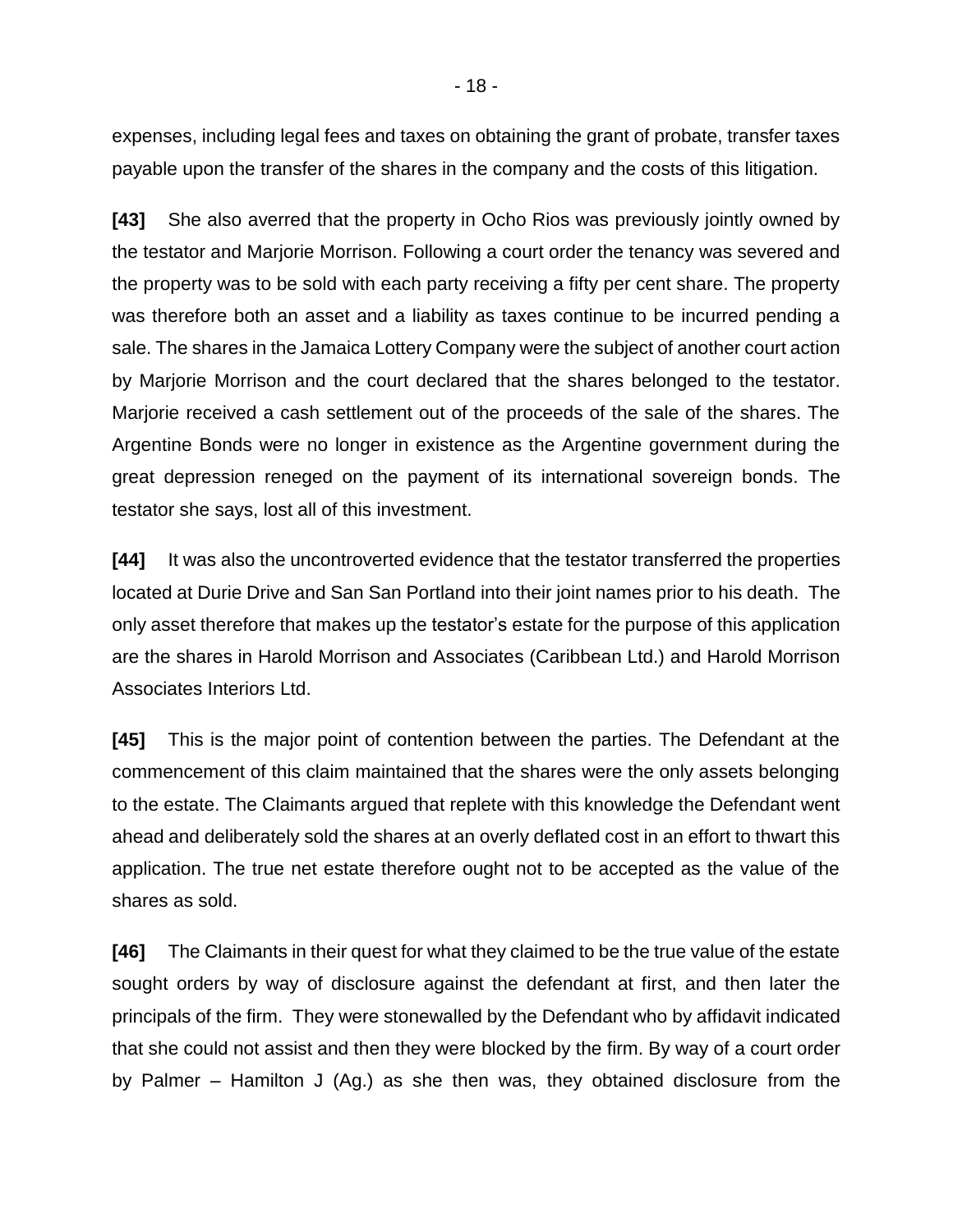company. The Claimants were successful on the subsequent appeal, and pursuant to another court order, Mr. Ashburn Simon the chief auditor of the company gave evidence in court as to the financial accounts, as well as the circumstances which led up to the value that he proffered to the managing partner of the firm. It is Mr. Simon's estimate of value dated May 17, 2017 that was relied on by the Defendant when she sold the shares.

**[47]** Also by way of court order, Mr. Wayne Strachan was accepted as an expert to provide an independent assessment as to the value of the company on behalf of the Claimants. Mr. Strachan's report was Exhibit 2. He gave his opinion of value as ranging between Two Hundred and Thirty Two Million Two Hundred and Sixty One Thousand Eight Hundred and Seventy Seven Dollars (\$232,261,877.00) and Four Hundred and Twenty Eight Million Twenty Nine Thousand Six Hundred and Nineteen Dollars (\$428,029,619.00). The latter figure he indicated was based on the net assets method of valuation which he opined was the preferred approach.

**[48]** The testator's daughter Lisa Seivright was also called as a witness on behalf of the Claimants to support the position that the company's shares were undervalued. She had been employed to the firm for some twenty years and resigned in January of 2017. She gave evidence as to the extensive portfolio of the firm and at paragraph 8 of her affidavit filed on the  $9<sup>th</sup>$  of June 2020, she stated:

> *"Based on my knowledge of the income the Firm earned up to 2017, and the income it was poised to continue to earn, based on the projects that it was handling, I am firmly of the view that the valuation prepared by Ashburn Simon, the Firm's Chartered Accountant, estimating the value of 51% of the shares in the Firm at between \$27 Million and \$30 Million was grossly understated".*

**[49]** It was her evidence that the firm had many lucrative projects for which they would earn 10 % of the construction costs. She was aware of two outstanding invoices for \$259,200,000 that had been unpaid up to the time of her father's death.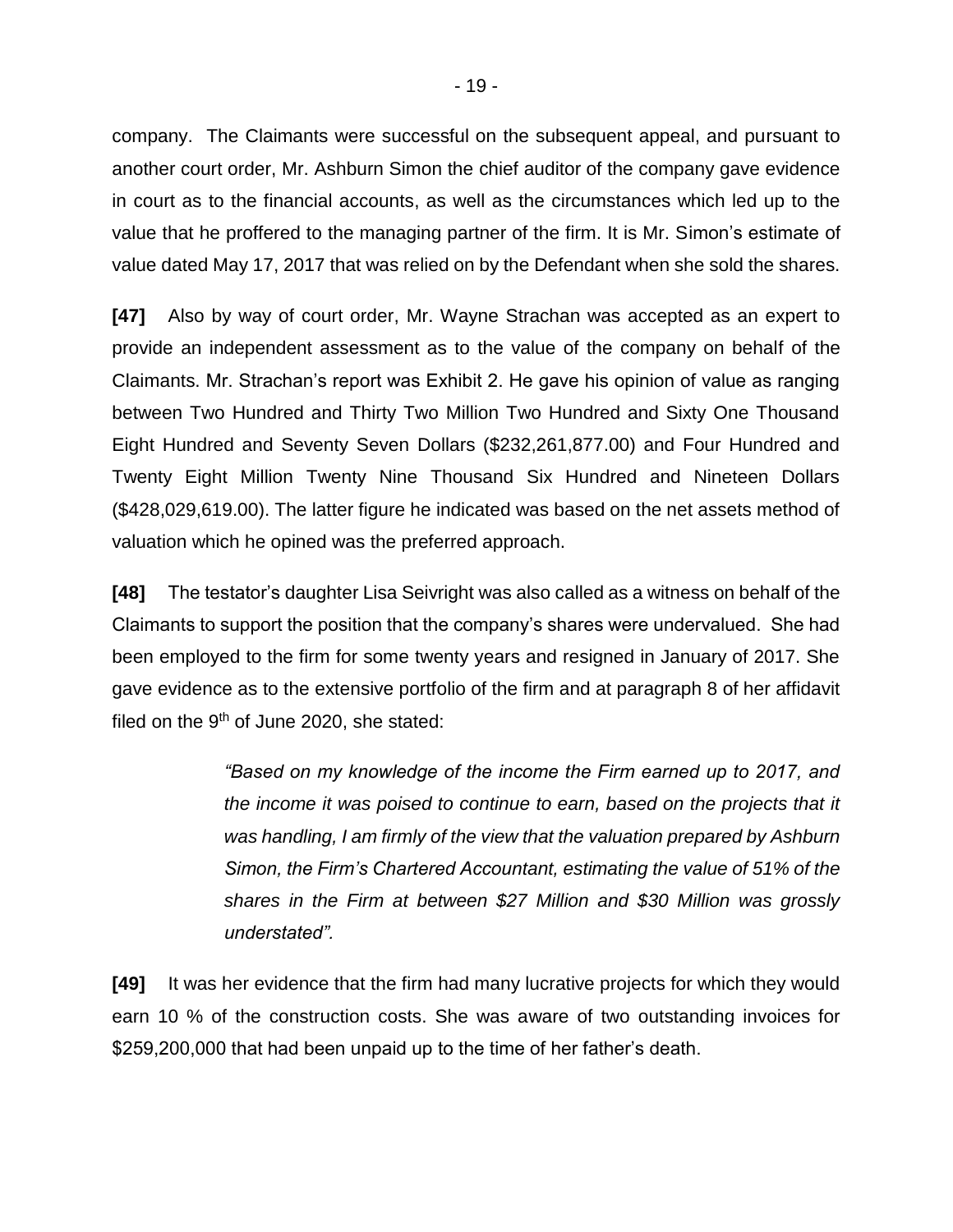**[50]** Counsel for the Defendant argued that there was no need for the court to go down the road of trying to determine the value of the company as the shares had already been sold. The Defendant was the sole beneficiary under the will and therefore had the authority to deal with the shares as she saw fit. Further, the sale of the shares was not some sinister plot to deprive the Claimants, it was prompted by the Articles of Incorporation of the Company which indicated that upon the death of a partner those shares must be sold to the remaining partner. The Defendant therefore had no choice but to proceed with the sale. Having received an estimate for the value of the shares, which amounted to Thirty Million Dollars she proceeded to execute the transfer. The net estate was therefore Thirty Million Dollars.

**[51]** It is difficult to accept the Claimant's argument that the court should impose a value on the shares based on the assessment that was done by their expert Mr. Strachan. Throughout cross examination he was challenged as to several aspects of his report and his answers were less than helpful in determining the true value of the firm.

**[52]** There were glaring areas of concern in his report. In cross examination he agreed that his valuation was conducted based on financial reports for the year ending December 31, 2015. This was prior to the death of the testator and also prior to the sale of the shares by the Defendant. He was unable to confirm whether the testator was one, out of two key fee earners in the architectural firm, as he did not have that level of detail as to the firm and its staffing. He was asked if he agreed that the source of income for the firm was through the payment for architectural services provided by the architects. He answered that the company would generate the invoice for services rendered.

**[53]** Mr. Strachan was asked whether the death of one of the partners in the company would likely lead to a decrease in the earnings and he told the court that this was a logical assumption. Despite saying so he made no adjustments to his valuation based on the death of the testator in 2016. It was his evidence that his valuation was specific to the end of the period December 2015, he therefore could not speak to its value thereafter. He also agreed that the net asset of the firm could fluctuate from year to year, so that if the shares were valued in 2014 it would be significantly lower than in 2015. He affirmed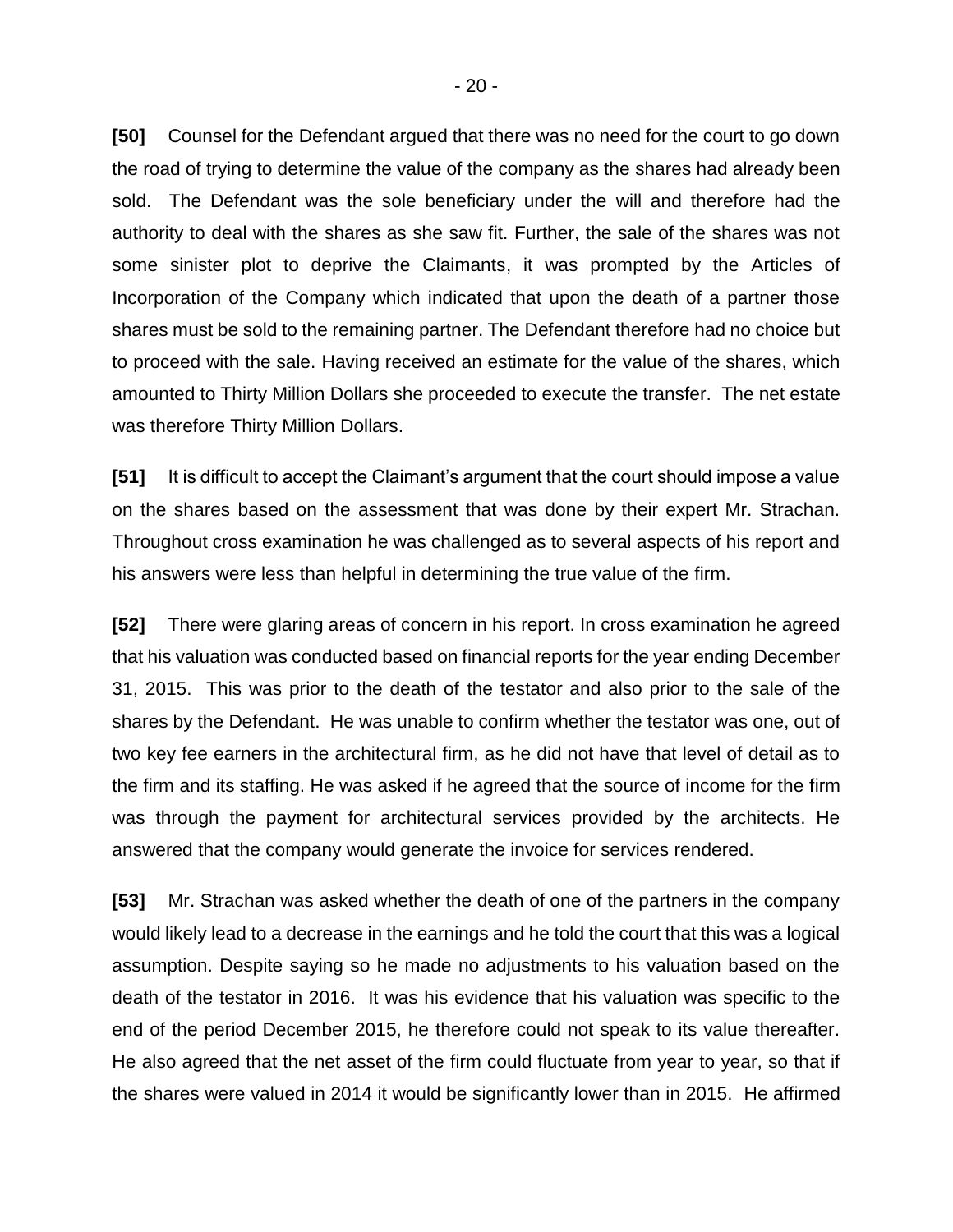that due to the fact that the sale of shares are subject to negotiations, they are almost always sold at a price which is different from that of the book value of the shares. He also agreed that his valuation did not take into account whether the assets of the firm were free and clear of liens or mortgages.

**[54]** In re- examination an effort was made to clarify some of these admissions. He told the court that he was not convinced that the testator and Robert Woodstock were the main fee earners in the firm. He said that in 2020 there was no evidence of any liens or mortgages on the firm's assets. He did take into account the future earnings of the company however it was not included in his report because he did not get the cooperation of the company in providing the necessary data to support his conclusions.

**[55]** I did not accept Mr. Strachan's evidence as useful. The fact that his value was determined in 2015 prior to the death of the testator, who by all indications was a major fee earner in the firm, as well as the fact that the valuation was done prior to the actual date of the sale of the shares raises questions as to the relevance of his testimony. Although it brings to light evidence as to the wealth of the firm it does not correlate to the time when the shares were in fact sold.

**[56]** Ms. Seivright's cross examination was brief. She admitted that she did not know the value of the company and that since January 2017 she was no longer involved in the firm's management. It was also accepted by her that she was not an auditor or an accountant. I did not find that her evidence assisted the court on this issue.

**[57]** I cannot find that there is any evidence before this court to show that the net value of the estate is anything other than what the Defendant has declared it to be. The fact is that the firm's accountant Ashburn Simon, provided a letter to the remaining partner giving an estimate of the value of shares. His evidence on cross-examination was that *"valuing a company is very subjective there is no one accurate value. When we prepare a value that is the starting point of negotiations."* The Defendant participated in negotiations and sold her shares for Thirty Million Dollars, that is her evidence.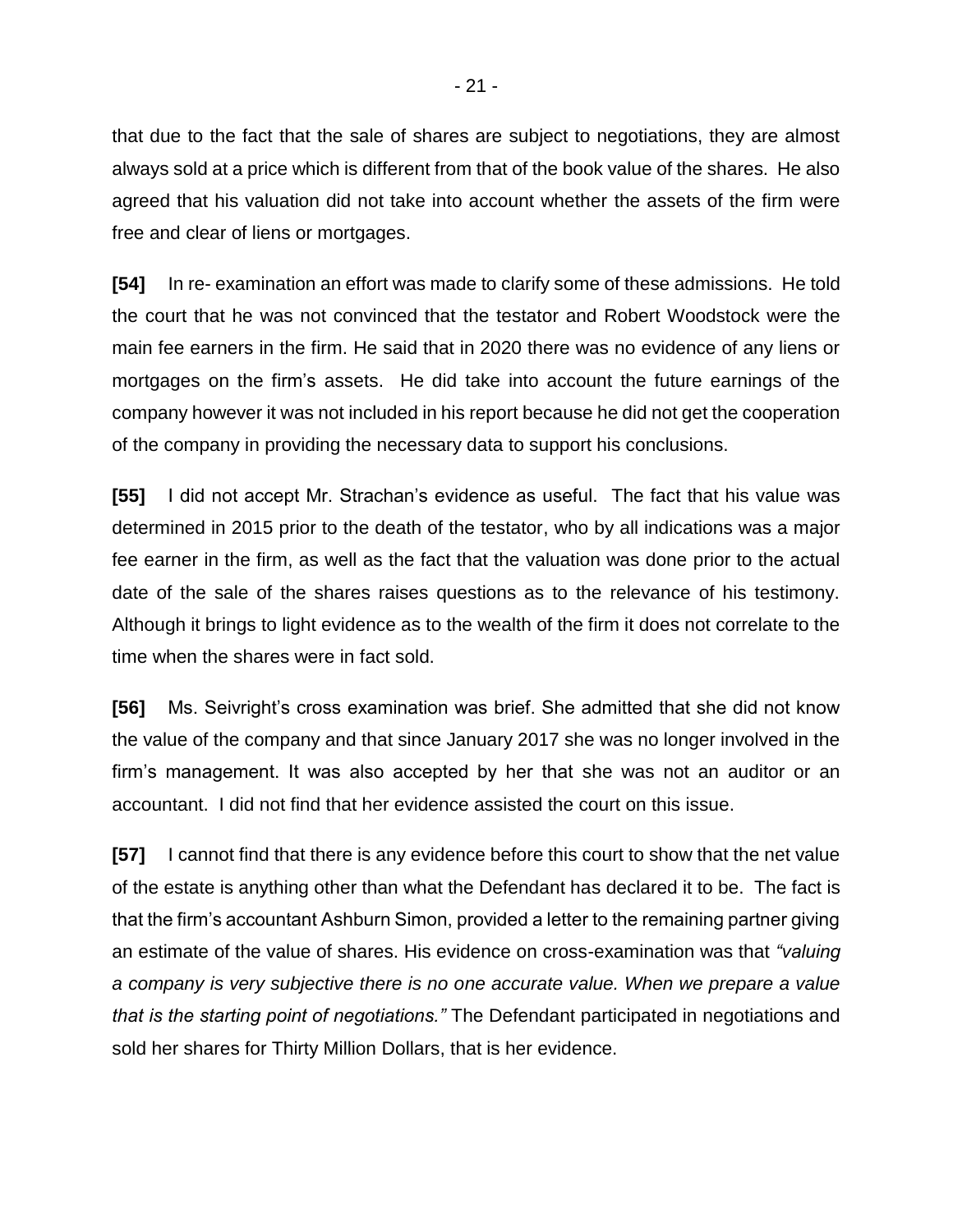**[58]** I do take into account however the length to which the firm tried to avoid an investigation into its true value and the actions of the Defendant in selling the shares quickly. I am therefore not inclined to accept that all the assets have been properly presented to the court. The Defendant also spoke of bank accounts to which she never gave a value, those accounts would also form a part of the net estate of the testator. Although an exact figure cannot be determined, it is evident that at the basic figure of Thirty Million, the estate is possessed of sufficient resources to cover the testamentary expenses as well as to provide a sum of money in maintenance on behalf of James Morrison.

# *The financial resources and financial needs which the applicant has or is likely to have in the foreseeable future*

**[59]** James has been a resident of a facility for several years. He is now fifty-three years old. Given his age it is questionable as to whether he will be able to obtain lucrative employment even if he is found fit to be released. James may need assistance for quite some time in the future. His mother has been paying the cost of his housing and all other related expenses. I find and accept that he is not in a position at this time or in the near future to maintain himself.

# *The financial resources and financial needs which any beneficiary of the estate of the deceased has or is likely to have in the foreseeable future.*

**[60]** I observed the demeanour of the Defendant as she gave her evidence. I did not find her to be very forthcoming as to her present financial position. It was her evidence that she will be unable to afford to maintain herself if the Claimant's application is granted. She is now over seventy years of age and unemployed. The net estate it was submitted would barely be able to maintain her for the remainder of her life.

**[61]** The home at Durie Drive it was argued is a large one and needs to be maintained. As a widow this falls squarely on her shoulders. It was elicited under cross-examination that the property at San San was listed on AirBandB, however the Defendant told the court that she had not received any interest in it and so had removed it from the site. The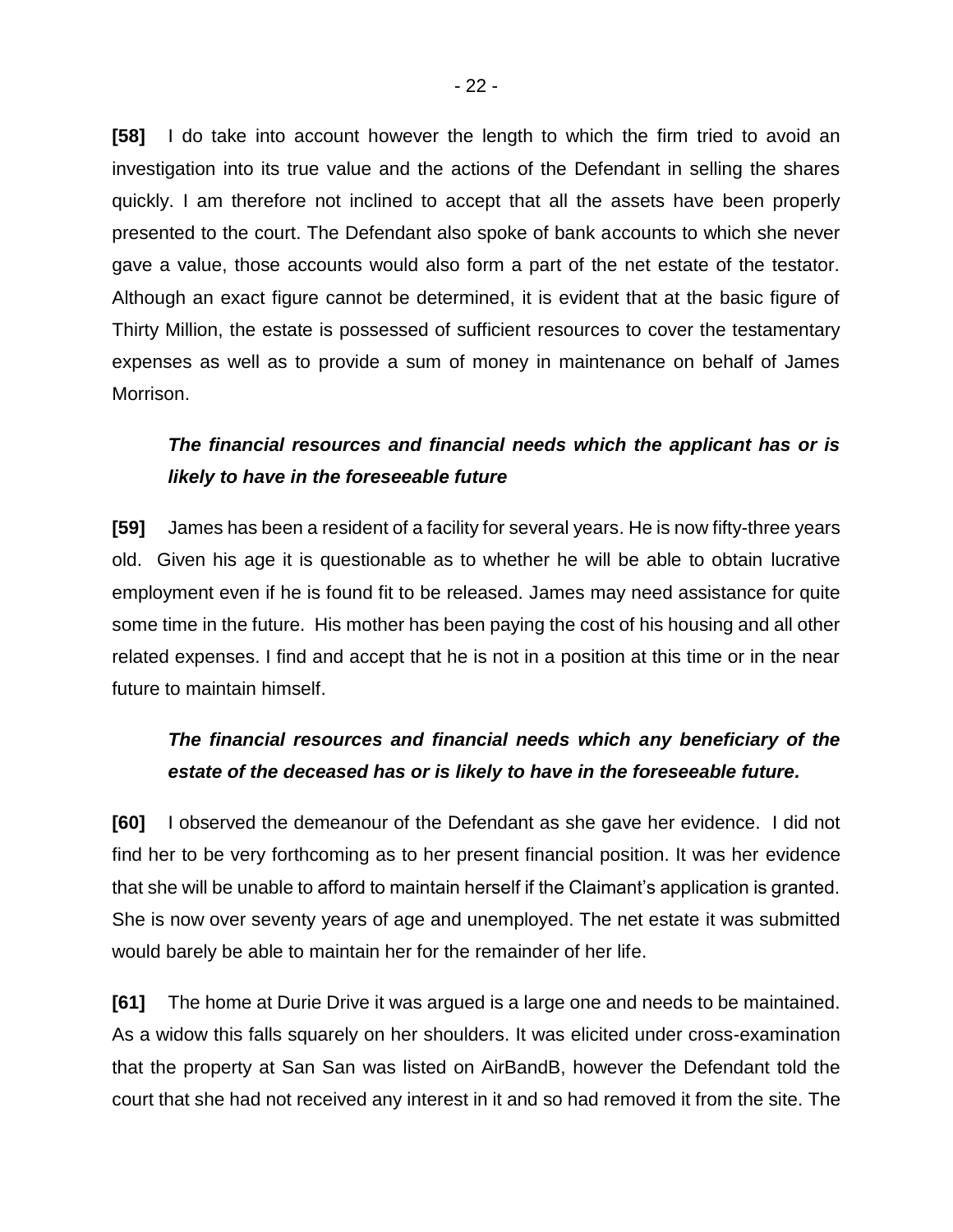property located in Ocho Rios is more of a liability than an asset. She could not recall how much money was left in the bank accounts of the testator. The Defendant wanted the court to find that despite all her assets she would have a difficult time of maintaining her standard of living on the sum she received from the sale of the shares.

**[62]** The fact that the Defendant stands possessed of three residential properties cannot be ignored. I do not accept that the defendant will suffer severe hardship if an order is made pursuant to The Act. The money received from the sale of the shares is to be considered in addition to the assets which she presently holds. I find that her disposition will not be compromised by an order of the court in favour of James Morrison.

*The deceased's reasons, so far as they are ascertainable, for making provision or for not making provision or for not making adequate provision, as the case may be, for any person by his will, the conduct of the applicant towards the deceased; the relationship of the applicant to the deceased and the nature of any provision for the applicant which was made by the deceased during his lifetime.*

**[63]** The fact that the testator made provision in his will for James Morison shows that he had an interest in making sure that his adult son was taken care of. The court should give true effect to his wishes.

#### **Conclusion**

**[64]** I am not persuaded that periodic payments will assist James Morrison. The Act permits a variety of orders to give effect to the mandate of providing maintenance for applicants. Given the mental capacity and the uncertainty of James' future prospects and care, it is my considered view that a trust fund is the most suitable order that can be made. James is now a resident of Teen Challenge in St. Ann. His monthly expenses were set out in the Affidavit of Marjorie Morrison sworn to on the 15<sup>th</sup> of June 2016. The total sum was Three Hundred and Twenty Five Thousand Dollars monthly. That figure computes to Three Million Nine Hundred Thousand per year.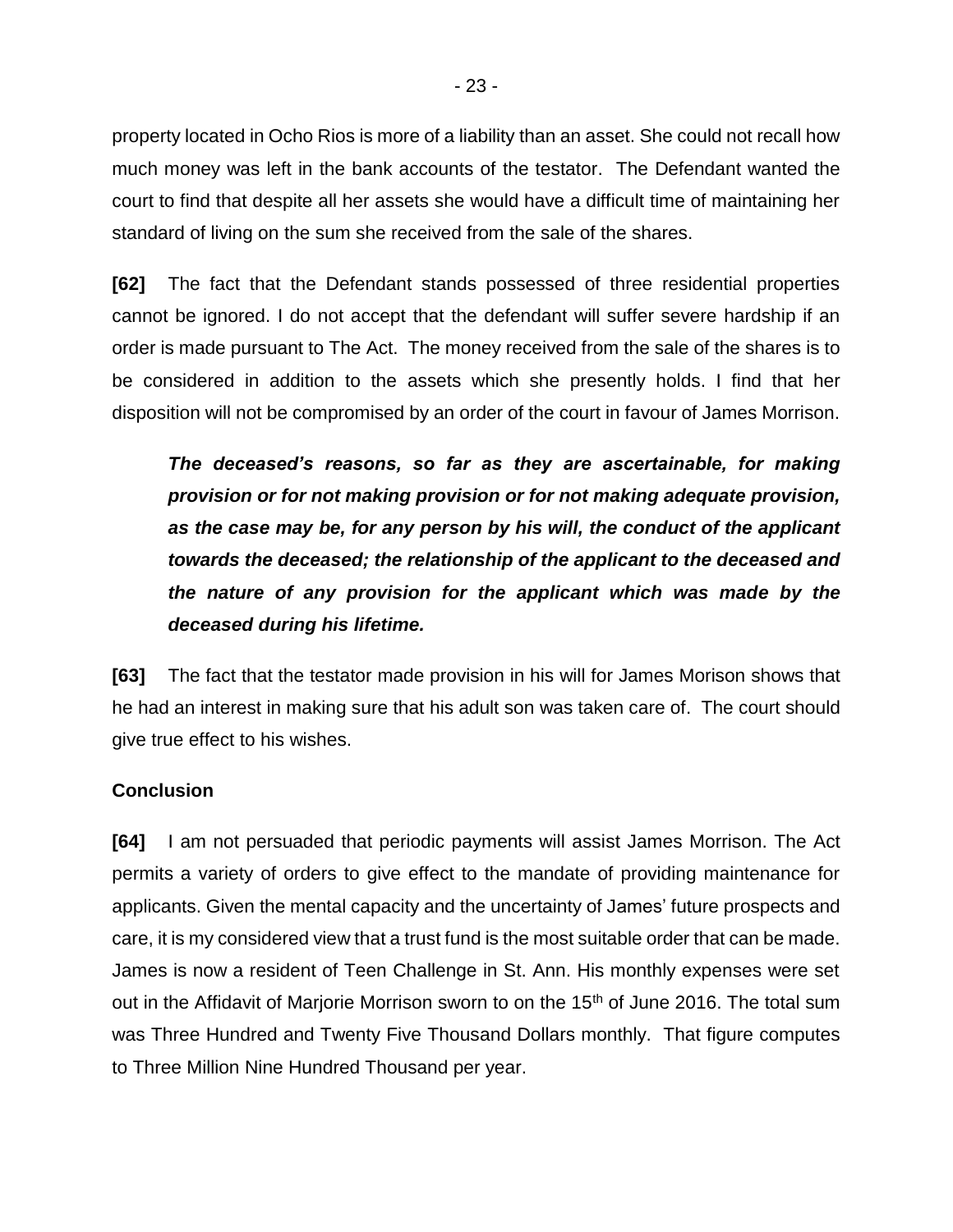**[65]** James has been drug free for some time and needs to be given an opportunity to continue his life outside of a residential facility. The sum of Ten Million Dollars is a reasonable amount to help to meet his present expenses and to afford him funds to restart his life. This provision for approximately three years will not result in the depletion of the estate, and will allow for the Defendant to maintain her current lifestyle. The funds, when invested, will ensure that James Morrison has a chance to recover from his illness and once again with the assistance of his family, return to society.

#### **Costs**

**[66]** The Defendant's attorney submitted that they were entitled to a wasted costs order against the Claimants for the action which was commenced on behalf of Zoe and Zara Morrison. Rule 64.13 (1) and 64.14 (1) of the Civil Procedure rules provides:

**"In any proceedings the court may by order - (a) disallow as against the attorney-at-law's client; and/or**

**(b) direct the attorney-at-law to pay, the whole or part of any wasted costs.**

**(2) "Wasted costs" means any costs incurred by a party - (a) as a result of any improper, unreasonable or negligent act or omission on the part of any attorney-at-law or any employee of such attorney-at-law; or** 

**(b) which, in the light of any act or omission occurring after they were incurred, the court considers it unreasonable to expect that party to pay.** 

**64.14 (1) This rule applies where - (a) an application is made for; or (b) the court is considering whether to make without an application, an order under rule 64.13(1).** 

**(2) Any application by a party must - (a) be on notice to the attorney-at-law against whom the wasted costs order is sought; and** 

**(b) be supported by evidence on affidavit setting out the grounds on which the application is made.**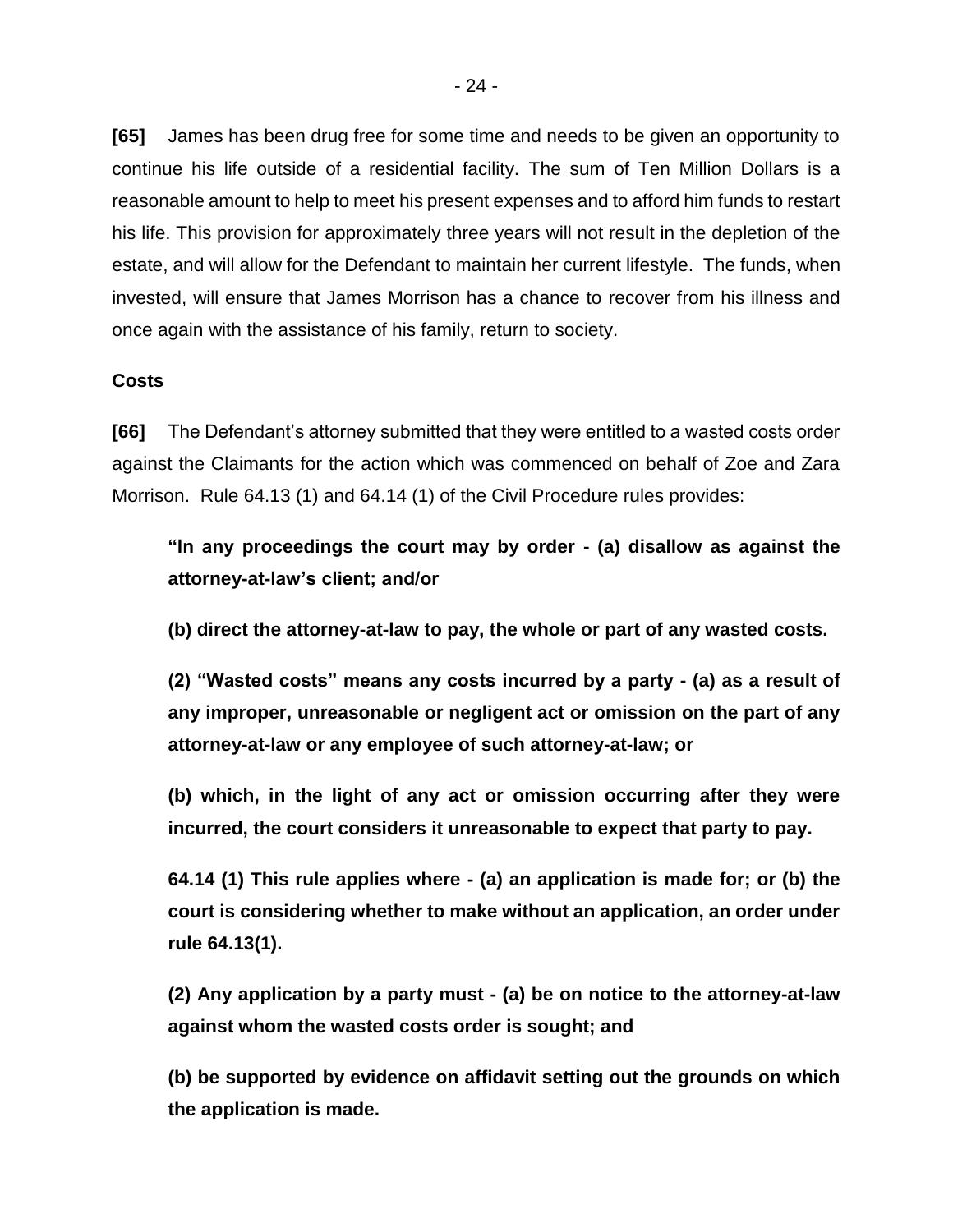**(3) If the court is considering making such an order without an application it must give the attorney-at-law notice of the fact that it is minded to make such an order.** 

**(4) A notice under paragraph (3) must state the grounds on which the court is minded to make the order.** 

**(5) A notice under paragraph (2) or (3) must state a date, time and place at which the attorney-at-law may attend to show cause why a wasted costs order should not be made.** 

**(6) 7 days notice of the hearing must be given to the attorney-at-law against whom the wasted costs order is sought and all parties to the proceedings.**

**[67]** The Attorneys for the Defendant have not made a formal application under Rule 64.14 (1). There is no evidence on Affidavit supporting the contention that the Attorneys on behalf of the Claimants acted improperly, unreasonably or negligently in commencing the claim on behalf of the grandchildren. They presented their arguments as in any other claim and those arguments were rejected. I am not minded to make any such order given the circumstances of this case.

**[68]** The Claimants have prevailed partially in respect of this action and the Defendant has also been successful with regard to another aspect of the claim. Counsel for the Claimants have insisted that the Defendant should bear the costs of this action in her personal capacity. There is no reason that I can find that this should be so. Her position that the estate was valued at Thirty Million was roundly rejected by the Claimants, their quest to ascertain evidence to contradict this was in support of their case. Ultimately he who avers must prove. The Defendant ought not to be punished for that.

# **Disposition**

**[69]** Marjorie Morrison has not satisfied the court that Harold Morrison's failure to make provision for her in his will produced an unreasonable result based on the factors to be